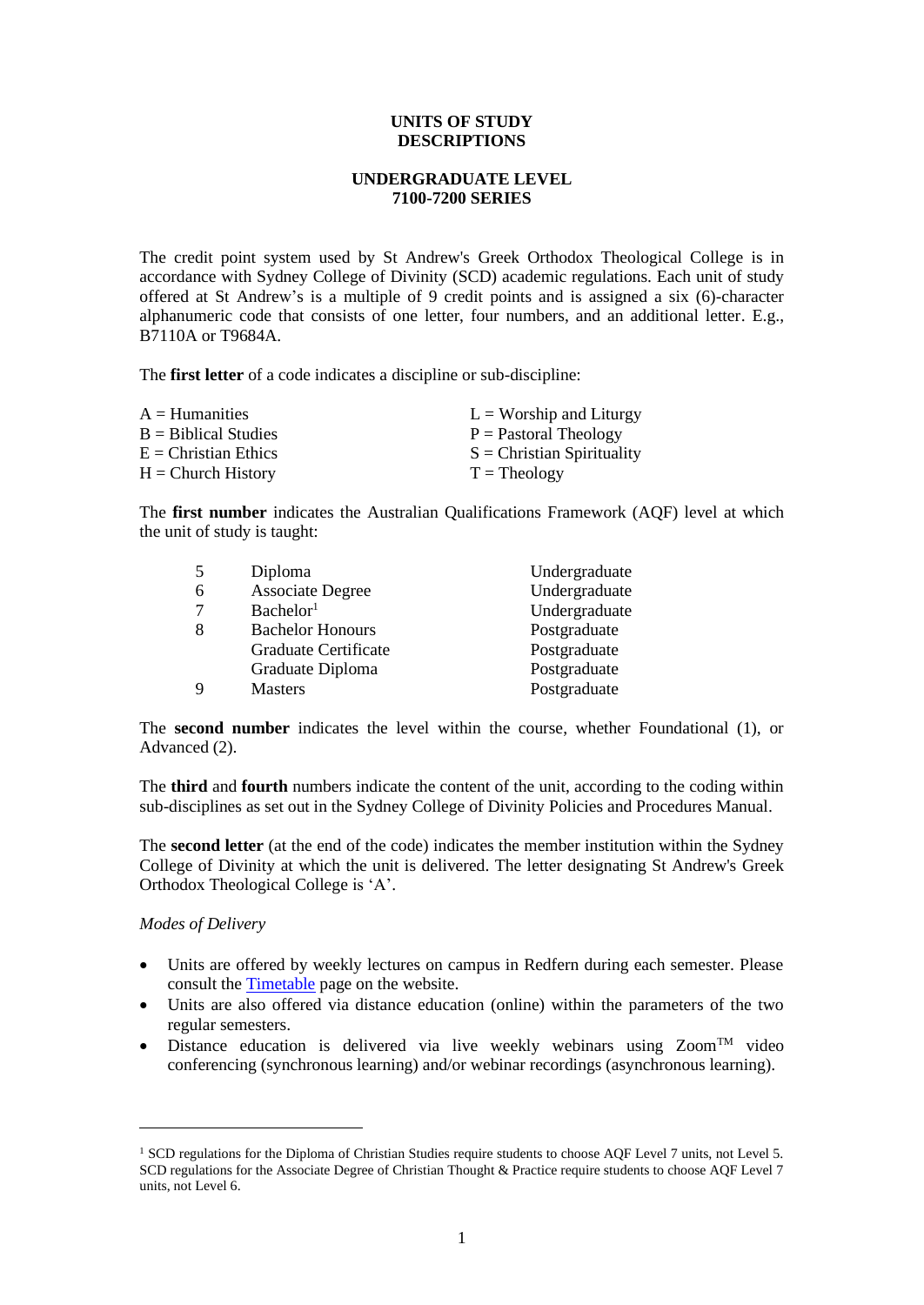## **List of Undergraduate Units of Study**

## **Biblical Studies (including Biblical Languages)**

| A7122A New Testament Greek I                                                                                  | A7222A New Testament Greek II                                                                                                                         |
|---------------------------------------------------------------------------------------------------------------|-------------------------------------------------------------------------------------------------------------------------------------------------------|
| B7110A Introduction to the Old Testament<br><b>B7226A Psalms</b><br><b>B7231A</b> Prophetic Literature        | B7150A Introduction to the New Testament<br><b>B7253A</b> The Four Gospels<br><b>B7260A Pauline Literature</b>                                        |
| <b>Christian Ethics</b>                                                                                       |                                                                                                                                                       |
| E7100A Sources and Principles of Christian<br>Ethics                                                          |                                                                                                                                                       |
| <b>Church History</b>                                                                                         |                                                                                                                                                       |
| H7110A History of the Early Church<br><b>H7232A</b> Early Byzantine History                                   | H7233A Later Byzantine History<br>H7234A Modern Orthodox Church History                                                                               |
| <b>Worship and Liturgy</b>                                                                                    |                                                                                                                                                       |
| <b>L7101A</b> Introduction to Christian Worship                                                               | L7221A Eastern Christian Hymnology<br><b>L7250A</b> Liturgical Rites                                                                                  |
| <b>Pastoral Theology</b>                                                                                      |                                                                                                                                                       |
| <b>P7101A</b> Introduction to Pastoral Theology<br>and Ministry<br><b>P7207A</b> Pastoral Ministry in Context | P7265A Basic Unit of Clinical Pastoral<br>Education I (18 credit points)<br>P7266A Basic Unit of Clinical Pastoral<br>Education II (18 credit points) |
| <b>Christian Spirituality</b>                                                                                 |                                                                                                                                                       |

[S7102A](#page-21-0) Introduction to Christian Spirituality

## **Theology**

[T7101A](#page-22-0) Introduction to Theology [T7214A](#page-24-0) The Trinity [T722](#page-25-0)8A The Church

## **Generic**

<span id="page-1-0"></span>[X7295A](#page-28-0) Minor Independent Guided Study [X7296A](#page-29-0) Major Independent Guided Study (18 credit points)

[T7171A](#page-23-0) Early Church Fathers [T7272A](#page-26-0) Early Byzantine Patristic Theology [T7274A](#page-27-0) Later Byzantine Patristic Theology

[X7298A](#page-30-0) Minor Research Project [X7299A](#page-31-0) Major Research Project (18 credit points)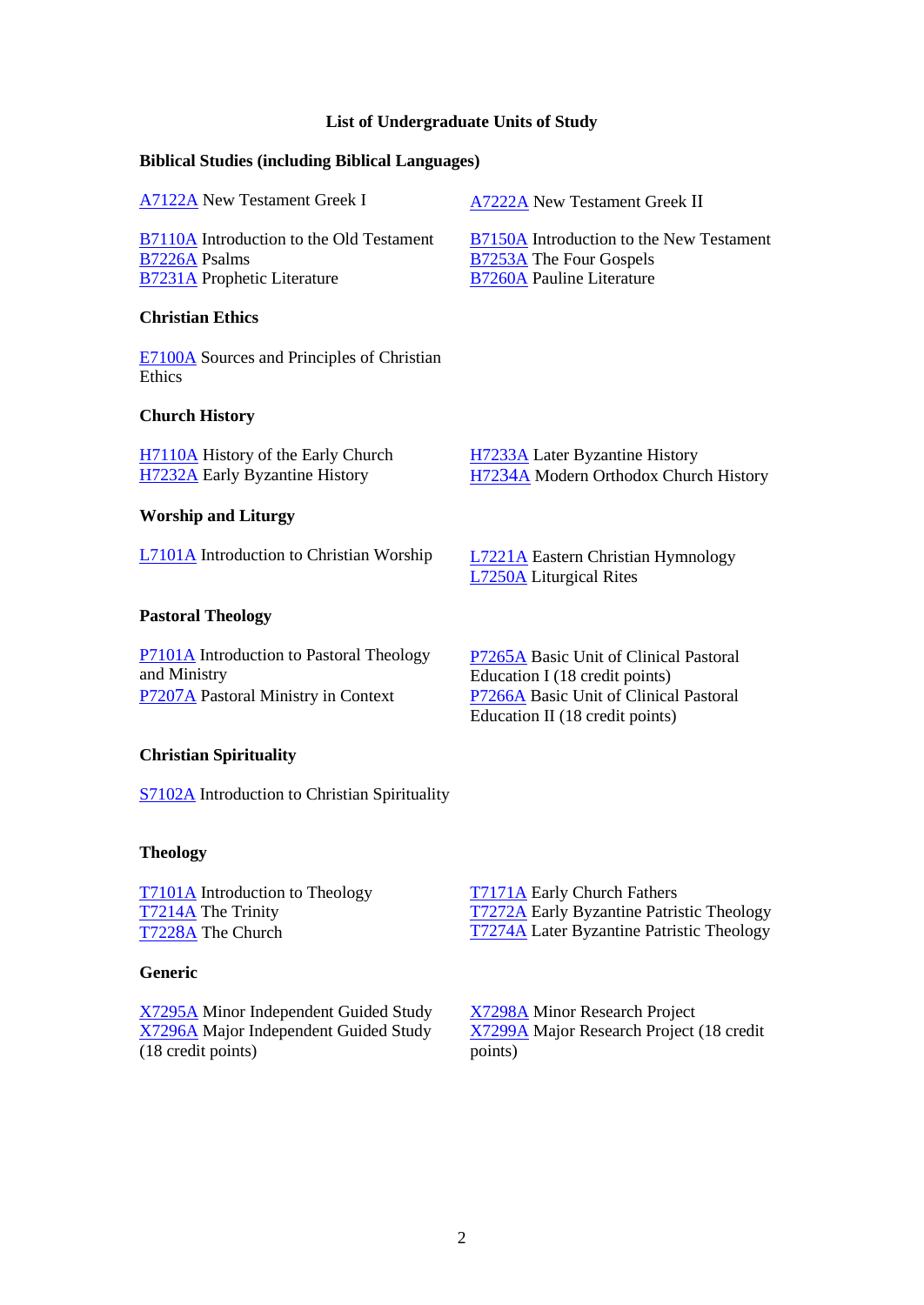| Unit of Study  | A7122A New Testament Greek I                                 |
|----------------|--------------------------------------------------------------|
| Unit Weighting | 9 credit points                                              |
| Prerequisites  | None                                                         |
| Academic Staff | Anastasios Kalogerakis, MTh (SCD 2010), BTh (SCD 2000), BBus |
|                | (Monash 1996), Associate Lecturer                            |

This unit introduces the student to the elements of New Testament Greek and enables the student to begin to develop professional skills in New Testament exegesis and translation.

### Learning Outcomes

*At the end of this unit students will be able to:*

- 1. memorise sufficient vocabulary to translate selected New Testament Greek passages
- 2. recognize basic New Testament Greek grammar and syntax
- 3. translate, parse and analyse simple New Testament Greek into English
- 4. use New Testament Greek dictionaries and concordances
- 5. apply the results of their study to reading critical exegetical commentaries and basic translation of New Testament Greek texts

#### Content

- 1. Greek alphabet, basics of Greek grammar and syntax
- 2. Textual, lexical, and grammatical study of selected New Testament Greek texts
- 3. Translation of selected New Testament Greek texts
- 4. Introduction to working with Greek/English dictionaries, and concordances

## Assessment Profile

*Assessments tasks are designed both to help students attain the unit outcomes and to enable teachers to assess student attainment. In this unit, assessment of student achievement with respect to the Unit Outcomes will be based on:*

- 1. memorisation of required Greek grammar paradigms and vocabulary [Outcomes 1, 2]
- 2. translation, parsing and analysis of basic New Testament Greek texts [Outcomes 2, 3]
- 3. use of lexical aids to enhance study of the New Testament Greek texts [Outcomes 3, 4, 5]

#### Representative Texts

Machen, John Gresham. *New Testament Greek for Beginners.* Upper Saddle River, New Jersey: Prentice-Hall, 1923.

Lee, John A.L. *Greek Accents in Eight Lessons*. Sydney: Ancient History Documentary Research Centre, Macquarie University, 2005.

<span id="page-2-0"></span>Zerwick, Max. *A Grammatical Analysis of the Greek New Testament*. 4th ed.; Rome: Pontifical Biblical Institute, 1993.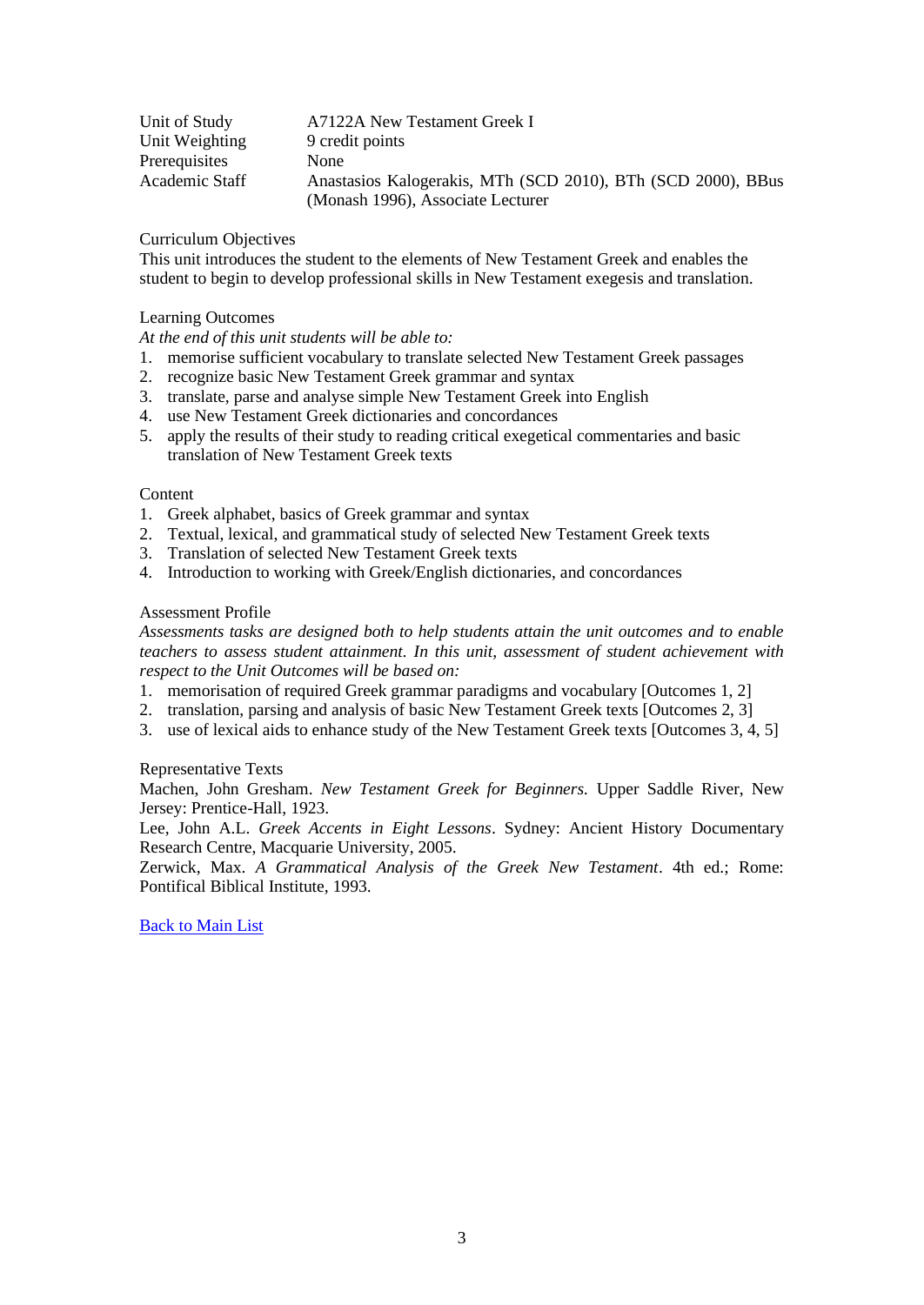| Unit of Study  | A7222A New Testament Greek II                                |
|----------------|--------------------------------------------------------------|
| Unit Weighting | 9 credit points                                              |
| Prerequisites  | A7122A New Testament Greek I                                 |
| Academic Staff | Anastasios Kalogerakis, MTh (SCD 2010), BTh (SCD 2000), BBus |
|                | (Monash 1996), Associate Lecturer                            |

This unit builds on A7122A New Testament Greek I. It consolidates and develops students' knowledge of New Testament Greek and their ability to translate and exegete Greek texts.

## Learning Outcomes

*At the end of this unit students will be able to:*

- 1. memorise an extensive New Testament Greek vocabulary
- 2. recognise and employ advanced New Testament Greek grammar and syntax
- 3. translate, parse and analyse complex New Testament Greek into English
- 4. use an extensive range of more critical New Testament Greek/English lexicons, concordances, and theological dictionaries
- 5. apply the principles of textual criticism to analysing New Testament Greek texts

#### **Content**

- 1. Complex forms of New Testament Greek grammar and syntax.
- 2. Lexical and grammatical study of selected New Testament Greek texts.
- 3. Translation of a range of selected and more complex New Testament Greek texts.
- 4. Independent use of New Testament Greek /English lexicons, concordances and theological dictionaries.

## Assessment Profile

*Assessments tasks are designed both to help students attain the unit outcomes and to enable teachers to assess student attainment. In this unit, assessment of student achievement with respect to the Unit Outcomes will be based on:*

- 1. memorisation of required Greek grammar paradigms and vocabulary [Outcomes 1, 2]
- 2. translation, parsing and analysis of basic New Testament Greek texts [Outcomes 2, 3]
- 3. use of lexical aids to enhance study of the New Testament Greek texts [Outcomes 3, 4, 5]

# Representative Texts

Machen, John Gresham. *New Testament Greek for Beginners.* Upper Saddle River, New Jersey: Prentice-Hall, 1923.

Lee, John A.L. *Greek Accents in Eight Lessons*. Sydney: Ancient History Documentary Research Centre, Macquarie University, 2005.

<span id="page-3-0"></span>Zerwick, Max. *A Grammatical Analysis of the Greek New Testament*. 4th ed.; Rome: Pontifical Biblical Institute, 1993.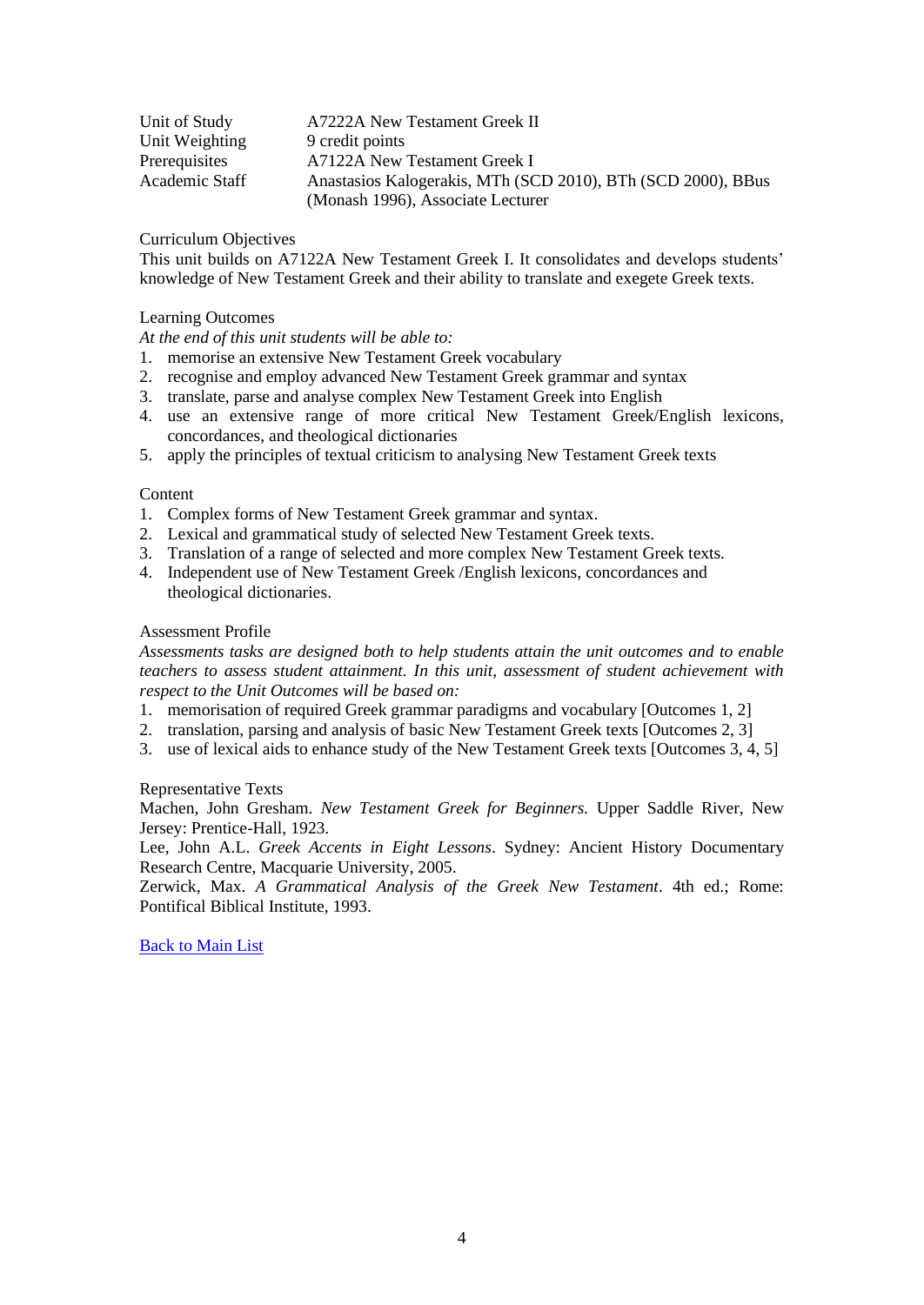| Unit of Study  | B7110A Introduction to the Old Testament                        |
|----------------|-----------------------------------------------------------------|
| Unit Weighting | 9 credit points                                                 |
| Academic Staff | Dr Lydia Gore-Jones, PhD (Macquarie 2017), BA (Hons) (Macquarie |
|                | 2012), CertLang (Macquarie 2004), MA (UNSW 2002), Lecturer      |

This unit introduces students to the critical study of the Old Testament, its literary forms, historical and cultural contexts and theological themes. It provides a solid foundation for further biblical and theological study and forms part of a major in the discipline of Biblical Studies.

# Learning Outcomes

*At the end of this unit students will be able to:*

- 1. present clear statements of the major contents of the books of the Old Testament
- 2. identify the main historical, social and cultural factors that provided the context of the composition of the Old Testament
- 3. engage critically with significant introductory secondary literature in the study of the Old Testament
- 4. utilise basic skills in performing historical-critical exegesis of Old Testament texts
- 5. apply insights from their study to Christian life and ministry within their particular context

# Content

- 1. Outline of the books of the Old Testament
- 2. Historical, cultural, political and religious contexts of the Old Testament materials
- 3. Approaching the books of the Old Testament as literary works
- 4. Key methodologies of Biblical interpretation
- 5. Developing skills in exegesis and writing an exegetical essay
- 6. Key Old Testament themes

# Assessment Profile

*Assessment tasks are designed both to help students attain the unit outcomes and to enable teachers to assess student attainment. In this unit, the required assessment tasks will enable students to demonstrate how successfully they can:*

- 1. present a critical analysis of a book or books of the Old Testament [Outcomes 1, 2, 3]
- 2. interpret passages from the Old Testament using an accepted exegetical methodology [Outcomes 1, 2, 3, 4]
- 3. produce a thematic analysis of a key Old Testament theme or critical issue, with application to life and ministry in the contemporary context [Outcomes 1, 3, 4, 5]

# Representative Texts

Boadt, L. *Reading the Old Testament: An Introduction* (Second Edition). Mahwah, NJ: Paulist Press, 2012.

<span id="page-4-0"></span>Pentiuc, E.J. *The Old Testament in Eastern Orthodox Tradition*. Oxford University Press, 2014.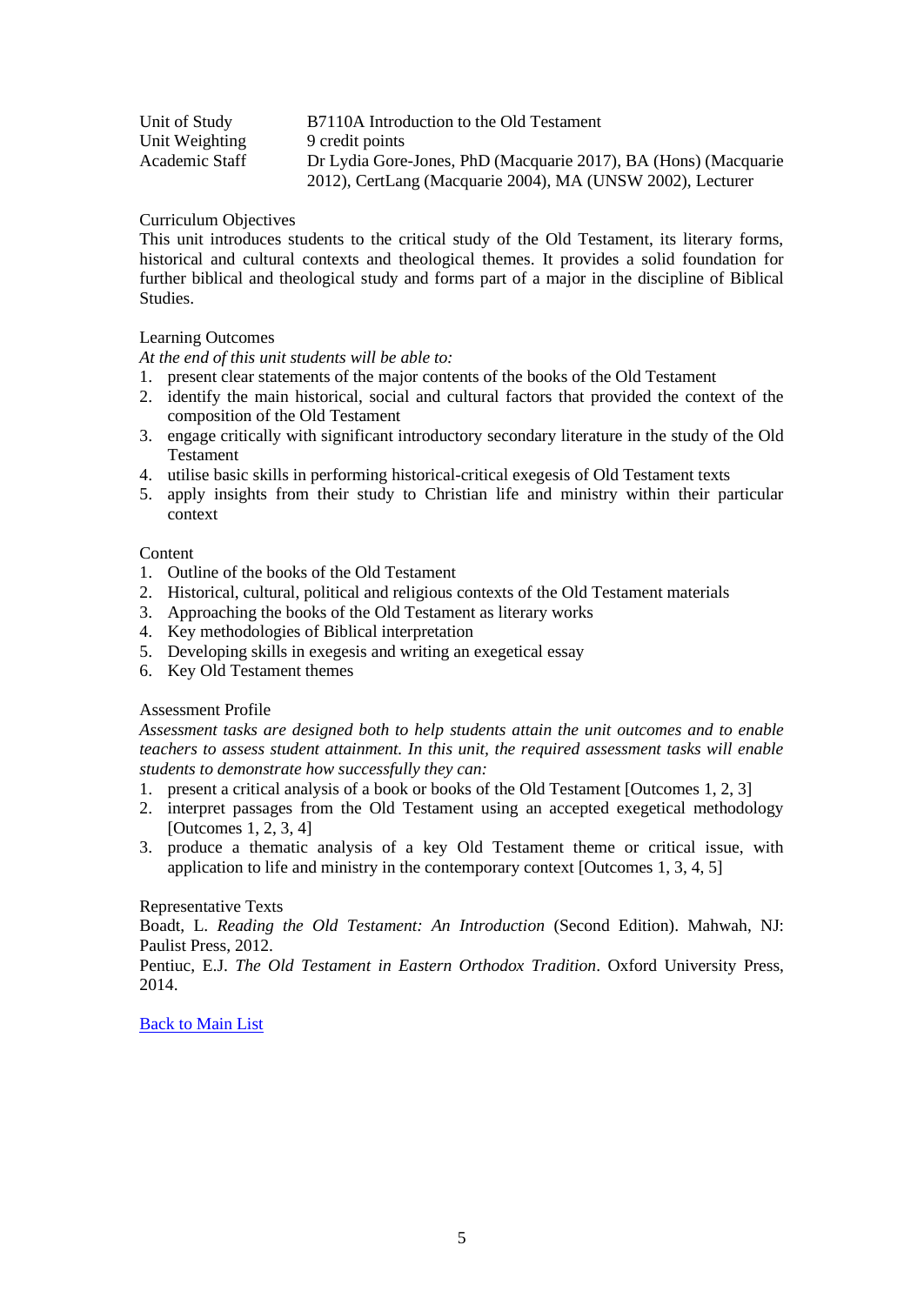| Unit of Study  | B7150A Introduction to the New Testament                          |
|----------------|-------------------------------------------------------------------|
| Unit Weighting | 9 credit points                                                   |
| Academic Staff | Dr Margaret Beirne, RSC, DTheol (MCD 2000), MEd (UNSW             |
|                | 1986), BD (MCD 1984), MA (Weston 1978), BA (UNE 1973),            |
|                | Senior Lecturer                                                   |
|                | Sophia Theodoratos, MTh (St Vladimir's, 2019), MA (St Vladimir's, |
|                | 2018), MBA Hons (Geneva, 2014), GradDipCA (CAANZ, 1999),          |
|                | LLB Hons (Queensland, 1995), BComm (Queensland, 1993),            |
|                | <b>Associate Lecturer</b>                                         |
|                |                                                                   |

This unit introduces students to the critical study of the New Testament, its literary forms, historical and cultural contexts and theological themes. It provides a solid foundation for further biblical and theological study and forms part of a major in the discipline of Biblical Studies.

# Learning Outcomes

*At the end of this unit students will be able to:*

- 1. present clear statements of the major contents of the books of the New Testament
- 2. identify the main historical, social and cultural factors that provided the context of the composition of the New Testament
- 3. engage critically with significant introductory secondary literature in the study of the New Testament
- 4. utilise basic skills in performing historical-critical exegesis of New Testament texts
- 5. apply insights from their study to Christian life and ministry within their particular context

# Content

- 1. Outline of the books of the New Testament
- 2. Historical, cultural, political and religious contexts of the New Testament materials
- 3. Approaching the books of the New Testament as literary works
- 4. Key methodologies of Biblical interpretation
- 5. Developing skills in exegesis and writing an exegetical essay
- 6. Key New Testament themes

#### Assessment Profile

*Assessment tasks are designed both to help students attain the unit outcomes and to enable teachers to assess student attainment. In this unit, the required assessment tasks will enable students to demonstrate how successfully they can:*

- 1. present a critical analysis of a book or books of the New Testament [Outcomes 1, 2, 3]
- 2. interpret passages from the New Testament using an accepted exegetical methodology [Outcomes 1, 2, 3, 4]
- 3. produce a thematic analysis of a key New Testament theme or critical issue, with application to life and ministry in the contemporary context [Outcomes 1, 3, 4, 5]

#### Representative Texts

Brown, Raymond E. *Introduction to the New Testament.* New York: Doubleday, 1997. Stylianopoulos, Theodore G. *The New Testament: An Orthodox Perspective.* Brookline MA: Holy Cross Orthodox Press, 1997.

<span id="page-5-0"></span>Throckmorton, B. H. *Gospel Parallels.* 5th ed. Nashville, TN: T. Nelson, 1992.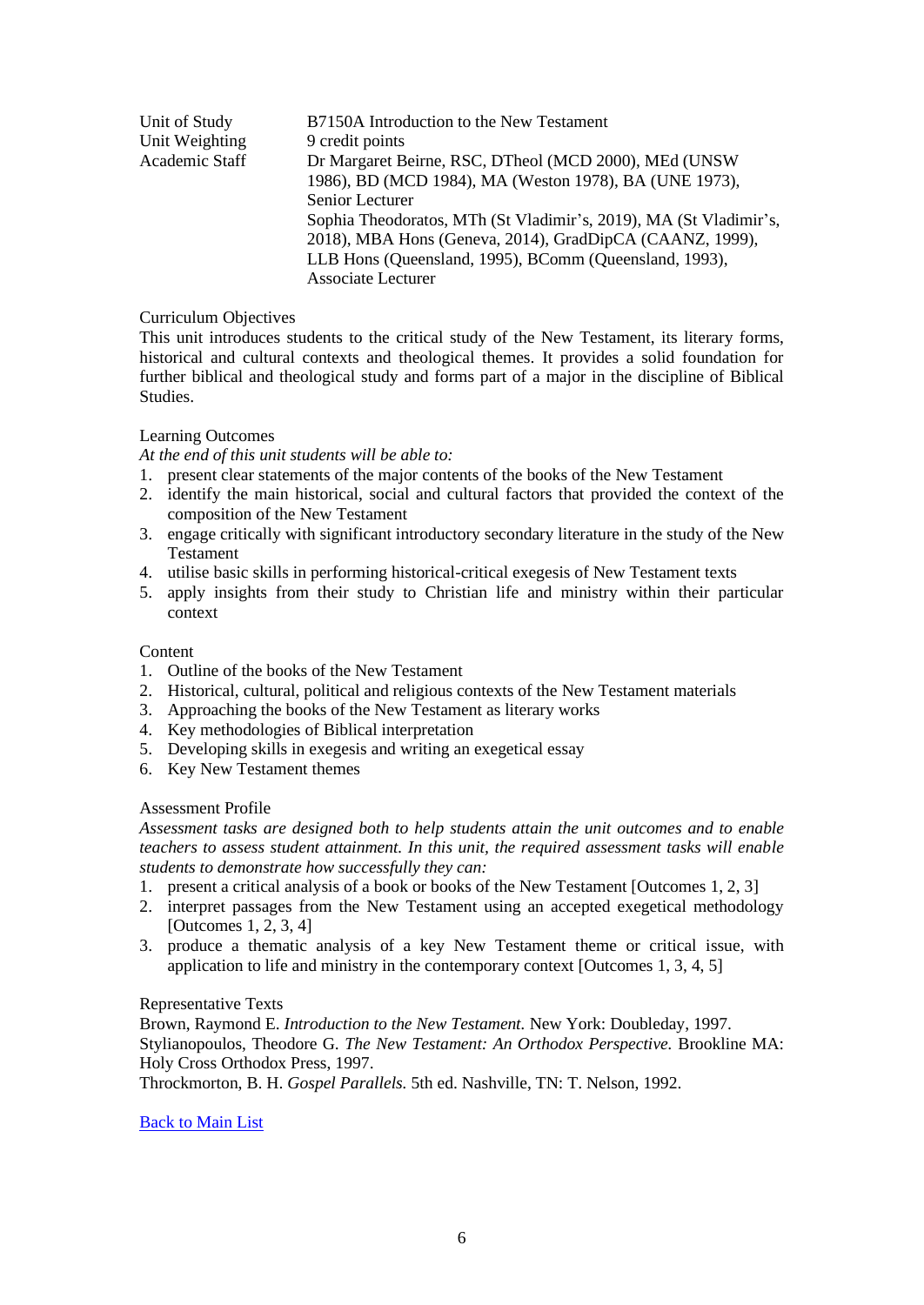| Unit of Study  | B7226A Psalms                                                   |
|----------------|-----------------------------------------------------------------|
| Unit Weighting | 9 credit points                                                 |
| Prerequisites  | B7110A Introduction to the Old Testament                        |
| Academic Staff | Dr Lydia Gore-Jones, PhD (Macquarie 2017), BA (Hons) (Macquarie |
|                | 2012), CertLang (Macquarie 2004), MA (UNSW 2002), Lecturer      |

This unit studies the poetry and prayer in Israel's worship as represented in the Psalter. It examines the Psalter in context of the temple service and aids the development of exegetical skills in the analysis of biblical poetry in general. As an advanced elective unit, this unit builds on the interpretive and exegetical skills formed in prerequisite units and forms a part of a major in the discipline of Biblical Studies.

# Learning Outcomes

*At the end of this unit students will be able to:*

- 1. demonstrate an understanding of how biblical poetry operates and how it shapes the meaning of the Psalms both individually and in groups.
- 2. discuss the historical, cultural and religious contexts of the Psalms.
- 3. exegete selected Psalms.
- 4. access and review recent scholarship on the Psalms and biblical poetry in general.
- 5. apply their insights on the Psalms to ministry and worship.

# **Content**

- 1. The structure of biblical poetry in relation to the Psalms and how it relates to its content.
- 2. The historical, cultural, and religious background to the Psalter and its relationship to temple worship.
- 3. Exegesis of representative Psalms.
- 4. The theology of the Psalms and its development.

# Assessment Profile

*Assessment tasks are designed both to help students attain the unit outcomes and to enable teachers to assess student attainment. In this unit, the required assessment tasks will enable students to demonstrate how successfully they can:*

- 1. explore a key theme addressed in several different Psalms [Outcomes 1, 3]
- 2. analyse a Psalm (or group of Psalms) with reference made to its historical and religious context [Outcomes 2, 3, 4]
- <span id="page-6-0"></span>3. exegete a Psalm by reference both to its time and circumstance and its possible application to contemporary ministry and worship [Outcomes 3, 5]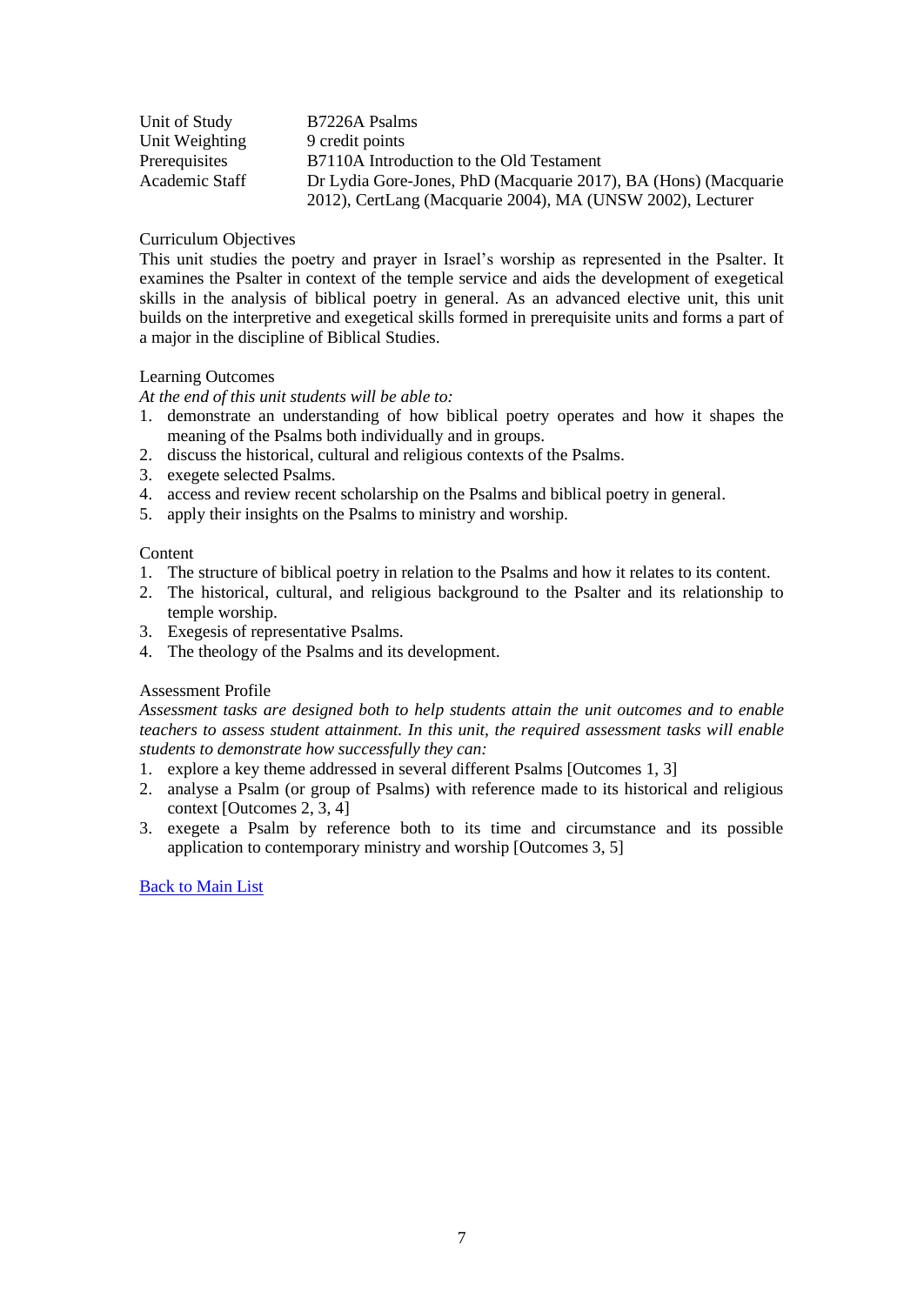| Unit of Study  | B7231A Prophetic Literature                                     |
|----------------|-----------------------------------------------------------------|
| Unit Weighting | 9 credit points                                                 |
| Prerequisites  | B7110A Introduction to the Old Testament                        |
| Academic Staff | Dr Lydia Gore-Jones, PhD (Macquarie 2017), BA (Hons) (Macquarie |
|                | 2012), CertLang (Macquarie 2004), MA (UNSW 2002), Lecturer      |

This unit critically examines the literary forms and theological contents of the Old Testament prophetic books within their historical, social and religious contexts. It further develops the exegetical and analytical skills acquired in previous units, and forms part of a major in the discipline of Biblical Studies.

## Learning Outcomes

*At the end of this unit students will be able to:*

- 1. present clear statements of the major contents and socio-historical contexts of the prophetic books
- 2. identify the connections of the various prophetic literary forms with their theological themes
- 3. exegete selected passages from prophetic books, using an accepted methodology
- 4. utilise major secondary literature in a critical manner
- 5. apply insights of prophetic literature to Christian life and ministry

## **Content**

- 1. Prophets and prophecy in the biblical world
- 2. Historical, social and religious contexts of the prophetic books
- 3. Contents and literary forms of the prophetic books
- 4. Major theological themes in the prophetic books, as well as their reception and application
- 5. Key methodologies and approaches in the study of prophetic literature
- 6. Exegetical skills in the interpretation of prophetic texts

#### Assessment Profile

*Assessment tasks are designed both to help students attain the unit outcomes and to enable teachers to assess student attainment. In this unit, the required assessment tasks will enable students to demonstrate how successfully they can:*

- 1. present a critical analysis of a prophetic book or books [Outcomes 1, 2]
- 2. exegete prophetic passages using an accepted critical methodology [Outcomes 1, 2, 3, 4]
- 3. produce a thematic analysis of key theological messages in a prophetic book, with application to the contemporary Christian life and society [Outcomes 1, 2, 3, 4, 5]

#### Representative Texts

<span id="page-7-0"></span>Branick, V. P. *Understanding the Prophets and Their Books*. NY: Paulist Press, 2012. Bullock, C. Hassell. *An Introduction to the Old Testament Prophetic Books*. Updated edition. Chicago: Moody Publishers, 2007.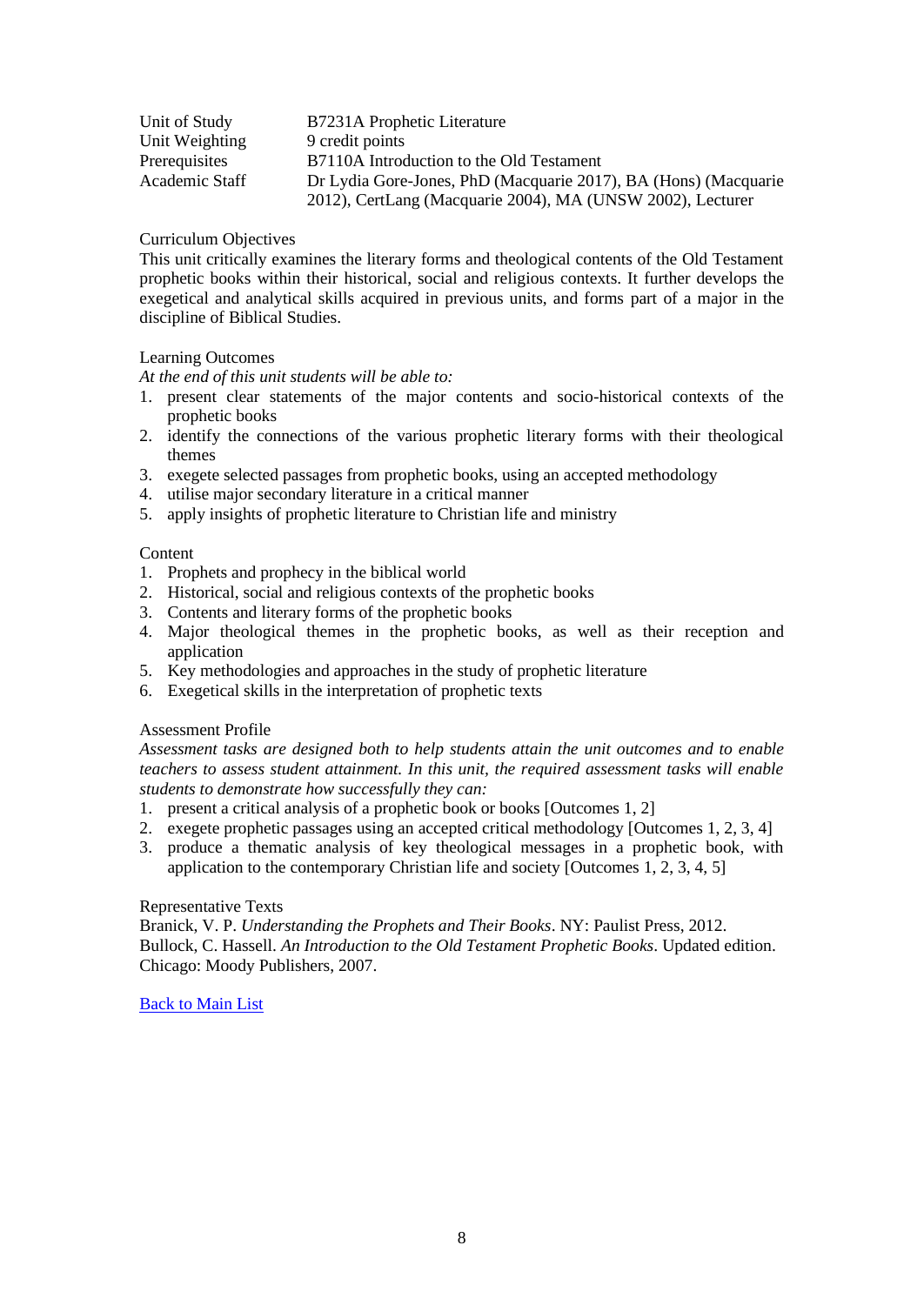| Unit of Study  | B7253A The Four Gospels                                |
|----------------|--------------------------------------------------------|
| Unit Weighting | 9 credit points                                        |
| Prerequisites  | B7150A Introduction to the New Testament               |
| Academic Staff | Dr Margaret Beirne, RSC, DTheol (MCD 2000), MEd (UNSW  |
|                | 1986), BD (MCD 1984), MA (Weston 1978), BA (UNE 1973), |
|                | Senior Lecturer                                        |

This unit builds on B7150A Introduction to the New Testament and contributes towards the sub-major sequence in Biblical Studies. It enables students to develop the ability to research in Biblical Studies through reading the four New Testament Gospels in the light of relevant contemporary scholarly literature and accepted exegetical methodologies.

## Learning Outcomes

*At the end of this unit students will be able to:*

- 1. interpret the way that the historical, socio-cultural and religious background of the New Testament period influenced the development of each of the four gospels
- 2. identify the principal literary forms and theological themes of the four gospels of the New Testament to show how they communicate their theological content
- 3. exegete selected passages from the four gospels using an accepted methodology
- 4. integrate secondary literature on the four gospels to interpret selected gospel passages or themes
- 5. apply insights gained from the critical study of the four gospels to contemporary Christian preaching, teaching and spirituality

## Content

- 1. The historical, geographical and socio-cultural context of the 1st century A.D. Roman Empire and the religious context of 1st century A.D. Palestinian Judaism.
- 2. The literary genre of Gospel and the literary forms within the New Testament gospels.
- 3. The distinctive theological themes of each of the four gospels.
- 4. Exegesis of selected passages or themes from the four gospels using an accepted methodology
- 5. The application of critically researched knowledge of the Gospels to various church activities.

# Assessment Profile

*Assessment tasks are designed both to help students attain the unit outcomes and to enable teachers to assess student attainment. In this unit, the required assessment tasks will enable students to demonstrate how successfully they can:*

- 1. critically review scholarly literature discussing an aspect of the historical, socio-cultural and religious background of the New Testament period, with reference to one or more of the gospels [Outcomes 1 and 4]
- 2. interpret a selection of related pericopes from one or more of the four gospels for their theological themes and their application to the contemporary culture, ecclesial or secular [Outcomes 2, 4 and 5]
- <span id="page-8-0"></span>3. exegete a significant passage from one of the four Gospels, using accepted methodology to show the distinct theological interests of the Gospel chosen [Outcomes 2, 3, and 4]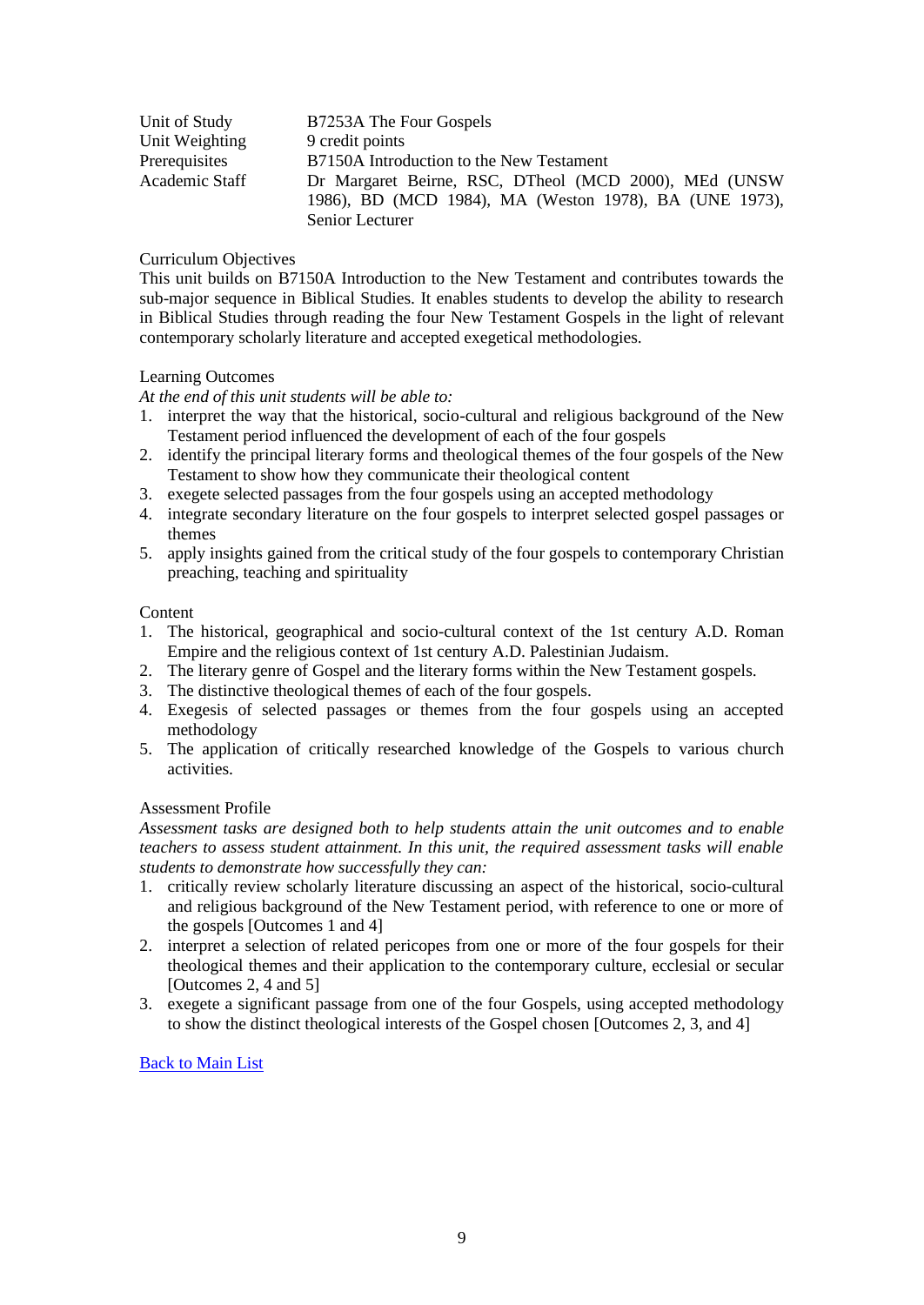| Unit of Study  | B7260A Pauline Literature                              |
|----------------|--------------------------------------------------------|
| Unit Weighting | 9 credit points                                        |
| Prerequisites  | B7150A Introduction to the New Testament               |
| Academic Staff | Dr Margaret Beirne, RSC, DTheol (MCD 2000), MEd (UNSW  |
|                | 1986), BD (MCD 1984), MA (Weston 1978), BA (UNE 1973), |
|                | Senior Lecturer                                        |

This unit develops the knowledge and skill acquired in the prerequisite introductory unit. It forms part of a major in Biblical Studies and provides students with a comprehensive survey of the historical context, literary features and theology of Paul's letters.

# Learning Outcomes

*At the end of this unit students will be able to:*

- 1. analyse the significance of the historical, social and religious background of Paul's letters
- 2. identify the major Pauline theological themes
- 3. exegete selected passages from the Pauline letters
- 4. integrate quality scholarly literature into the critical study of Pauline Literature
- 5. relate insights from Pauline literary to a range of life and ministry situations

## **Content**

- 1. The historical, social and religious background of Paul and his conversion.
- 2. The historical, social and religious aspects of Paul's mission to the Gentiles.
- 3. The literary structure and purpose of Paul's letters.
- 4. Significant Pauline theological themes.
- 5. Exegesis of selected passages from the letters of Paul.
- 6. The continuing debate over methods of interpretation of Pauline theology.

# Assessment Profile

*Assessment tasks are designed both to help students attain the unit outcomes and to enable teachers to assess student attainment. In this unit, the required assessment tasks will enable students to demonstrate how successfully they can:*

- 1. demonstrate understanding of the historical, social and religious causes leading to Paul's conversion and mission to the Gentiles. [Outcomes 1, 4]
- 2. exegete a significant passage from a Pauline letter [Outcomes 2, 3, 4]
- <span id="page-9-0"></span>3. expound a major theological theme of the Pauline letters and apply it to a life or ministry situation [Outcomes 2, 4, 5]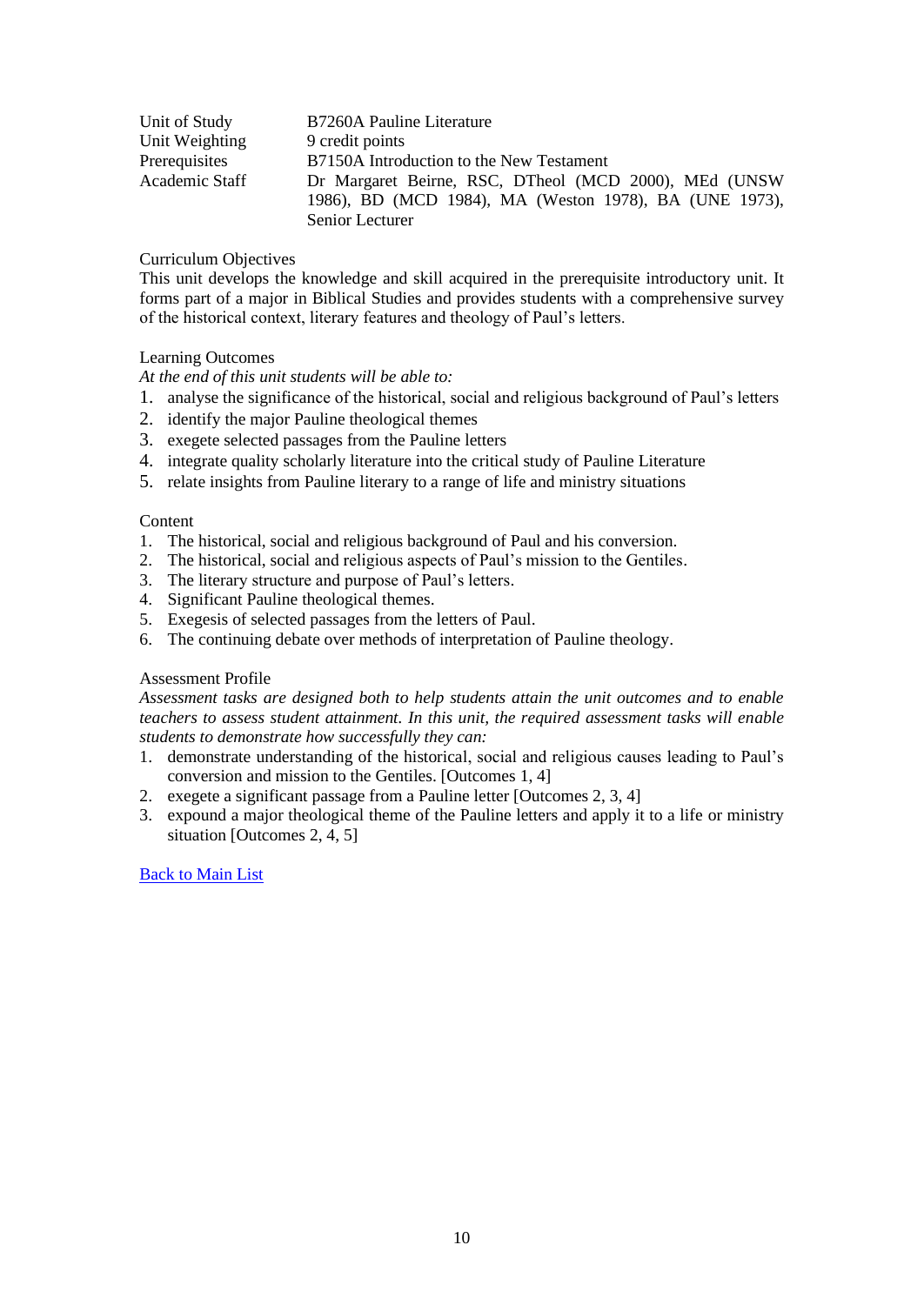Unit of Study E7100A Sources and Principles of Christian Ethics Unit Weighting 9 credit points Academic Staff Accredited Member of Faculty

Curriculum Objectives

This unit introduces students to theological reflection on the ethical aspects of Christian life and discipleship.

# Learning Outcomes

*At the end of this unit students will be able to:*

- 1. Identify and describe the sources of Christian ethics
- 2. Explain the central concepts in Christian ethics
- 3. Outline the key developments in Christian ethics
- 4. Demonstrate a familiarity with the literature of Christian ethics
- 5. Reflect on ethical issues in an integral way in the light of the various elements of Christian moral reasoning.

#### Content

- 1. Theological Presuppositions: Trinity, Creation, Incarnation and the Kingdom of God.
- 2. Contemporary culture, secularity and Christian Ethics.
- 3. Old and New Testament sources: Themes in Jewish Ethics, Jesus' preaching and Paul's **letters**
- 4. The historical development of Christian Ethics.
- 5. The anthropological, ecclesial and theological bases of Christian ethics.
- 6. Human nature, freedom, sin, responsibility and moral reasoning.
- 7. Conscience, conversion and moral development.
- 8. *Ascesis*, the virtues, friendship and Christian discipleship.
- 9. Love, holiness and the Christian moral vocation.
- 10. The application of Christian ethics to human society.

## Assessment Profile

*Assessments tasks are designed both to help students attain the unit outcomes and to enable teachers to assess student attainment. In this unit, assessment of student achievement with respect to the Unit Outcomes will be based on:*

- 1. book review
- 2. essay
- <span id="page-10-0"></span>3. take-home exam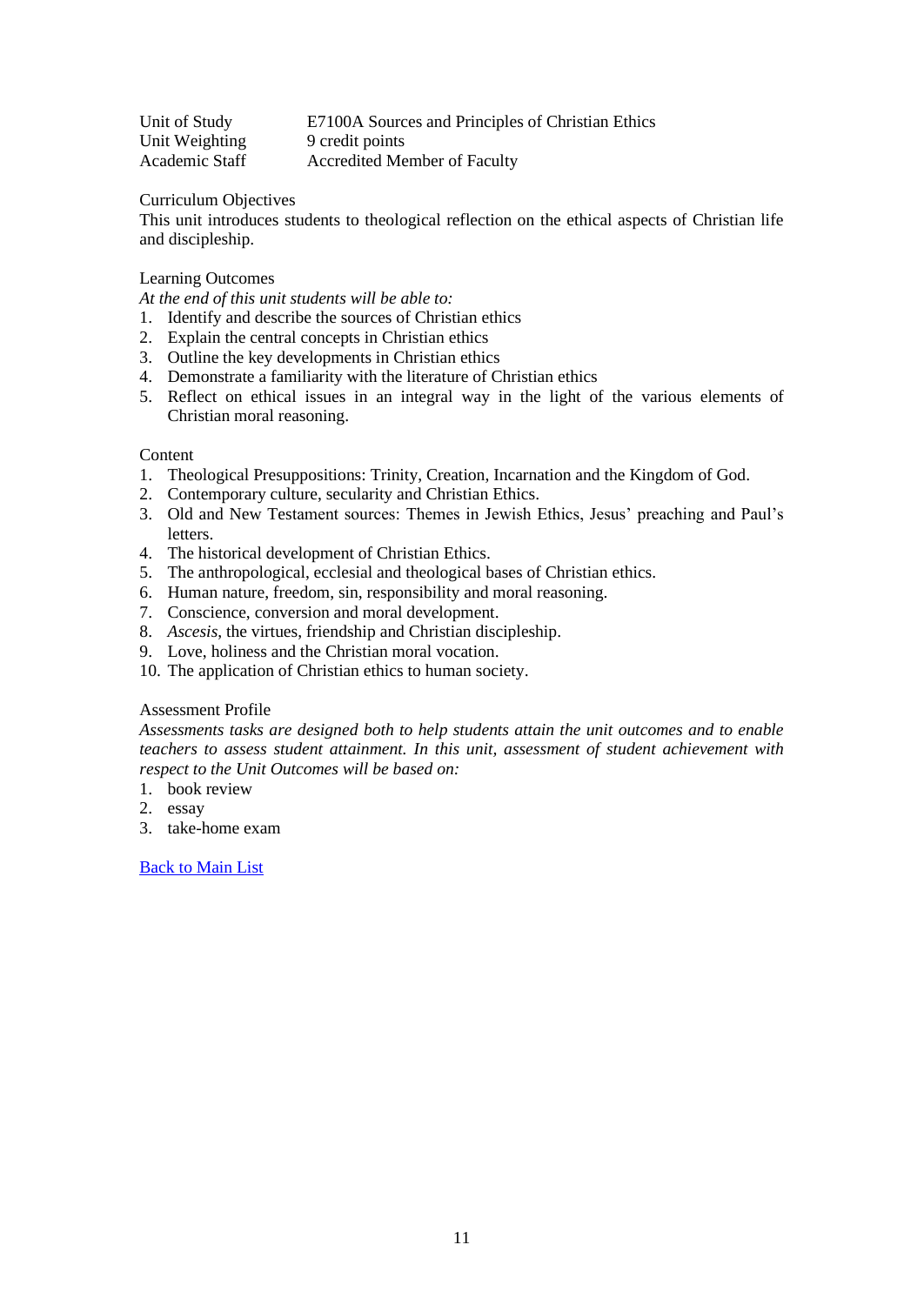| Unit of Study  | H7110A History of the Early Church                         |
|----------------|------------------------------------------------------------|
| Unit Weighting | 9 credit points                                            |
| Academic Staff | Very Rev. Anastasios Bozikis, MTh (Sydney 1997), BTh (SCD) |
|                | 1995), BCom (UQ 1990), Associate Lecturer                  |

The early centuries (i.e., to the 4th or 5th centuries) of the Christian Church's history were a formative period where doctrine was consolidated and institutional structures were established. As such, this period is fundamentally important to an understanding of the subsequent history of the church. This introductory unit provides an approach to the study of church history, with particular reference to the Early Church period. In doing so, it sets the context for doctrinal and institutional development, with an analysis of the various conflicts, challenges and relationships that occurred and which set the foundation for the ongoing development of the Church.

## Learning Outcomes

*At the end of this unit students will be able to:*

- 1. identify the cultural, political and religious factors that influenced the development of the early Church
- 2. review the major challenges and controversies that arose in the Early Church period
- 3. analyse the contribution of selected people and movements to the development of the Church's thought and structures
- 4. interpret individual primary historical documents in their social context
- 5. utilise appropriate methods of historical inquiry to construct a coherent historical argument in written form

#### **Content**

- 1. Studying the early Church in context; methodology and historiography.
- 2. Religious, cultural and social backgrounds of the early Church.
- 3. The relationship between the early Church and the Roman state; Jewish, pagan and Christian perceptions.
- 4. Persecution and the phenomenon of martyrdom.
- 5. Internal tensions within the early Church; orthodoxy and heresy.
- 6. Aspects of an emerging Christian worldview.
- 7. The 'triumph of the Church: Constantine, Fathers, councils.
- 8. The Church in a declining Empire.

# Assessment Profile

*Assessments tasks are designed both to help students attain the unit outcomes and to enable teachers to assess student attainment. In this unit, assessment of student achievement with respect to the Unit Outcomes will be based on:*

- 1. written analysis of a primary document (in English or English translation), using an appropriate method of historical inquiry [Outcomes 1, 4]
- 2. analysis of the contribution to the history of the Early Church of one significant person or event [Outcomes 1, 2, 3, 4]
- <span id="page-11-0"></span>3. written research that interprets a major challenge, controversy or development in the history of the Early Church, based on primary and secondary reading [Outcomes 1, 3, 4, 5]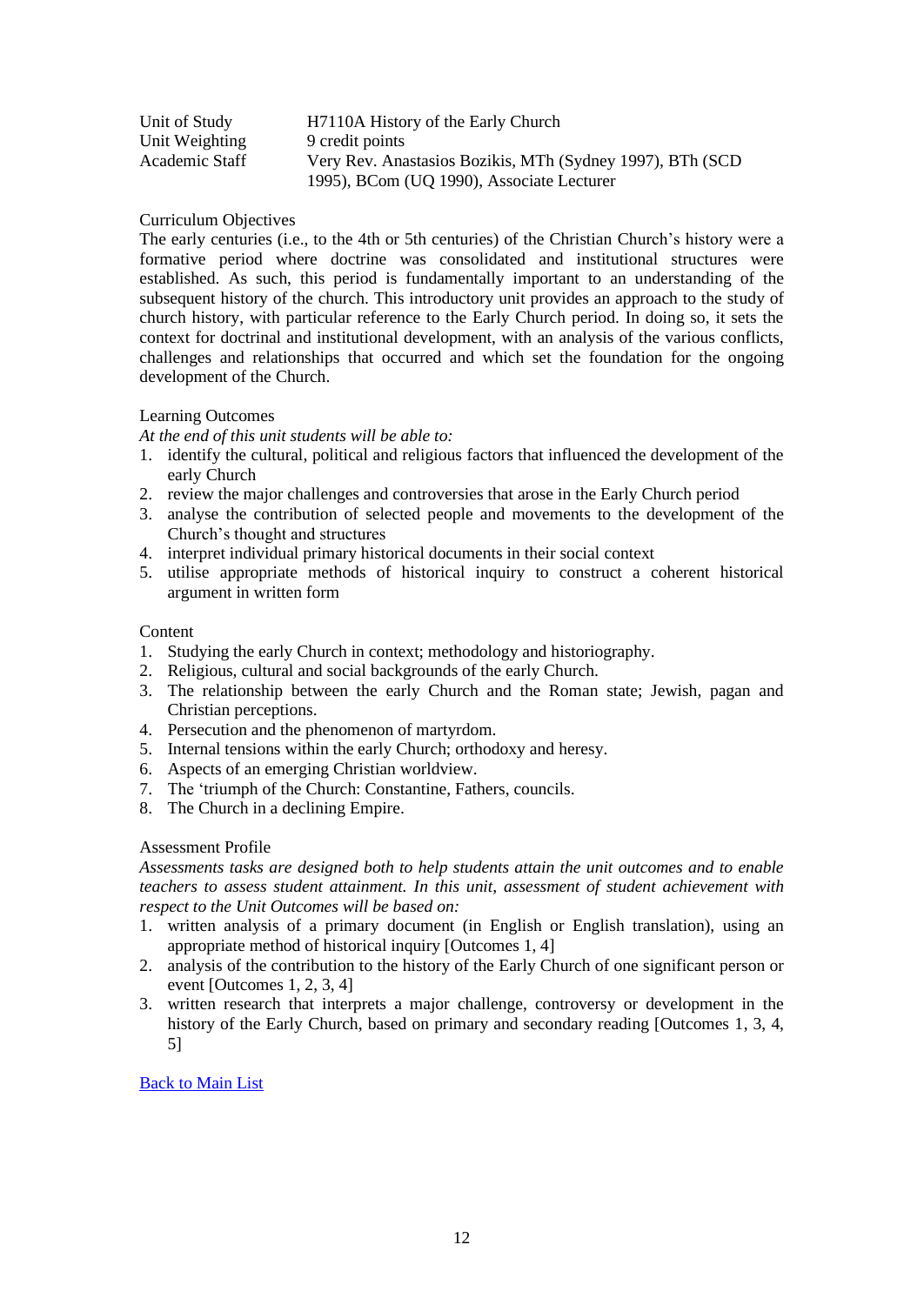| Unit of Study  | H7232A Early Byzantine History                            |
|----------------|-----------------------------------------------------------|
| Unit Weighting | 9 credit points                                           |
| Prerequisite   | H7110A History of the Early Church                        |
| Academic Staff | Very Rev. Anastasios Bozikis, MTh (Sydney 1997), BTh (SCD |
|                | 1995), BCom (UQ 1990), Associate Lecturer                 |

This unit builds on H7110 by examining the historical, cultural and theological factors of the Eastern Roman Empire, or Byzantium, generally from the age of Constantine the Great until the period of the 'Triumph of Orthodoxy' (or, from the 4th to 9th centuries), as well as the empire's relations with its neighbours.

# Learning Outcomes

*At the end of this unit students will be able to:*

- 1. distinguish the various social, cultural and religious factors within both the Byzantine empire and its immediate cultural context from the 4th to the 9th centuries
- 2. analyse the contribution of key people and events in the Byzantine Church
- 3. interpret primary historical documents of the Byzantine Church
- 4. utilise appropriate methods of historiography and historical research in the analysis of significant issues in the Byzantine Church
- 5. apply the key contributions of leading figures and significant events in the Byzantine period to the Church's present mission

## Content

- 1. Studying the Byzantine empire in context; methodology and historiography.
- 2. Constantinople, the imperial cult, and the ecumenical councils.
- 3. Byzantine historians and historiography.
- 4. Religious, cultural and social aspects of the Byzantine state.
- 5. Byzantium and its neighbours.
- 6. Aspects of an emerging Byzantine worldview; landmarks and threats.
- 7. The 'triumph of Orthodoxy' and its implications.

# Assessment Profile

*Assessments tasks are designed both to help students attain the unit outcomes and to enable teachers to assess student attainment. In this unit, assessment of student achievement with respect to the Unit Outcomes will be based on:*

- 1. critical analysis of, and engagement with, significant historical primary and secondary sources [Outcomes 3, 4]
- 2. written analysis of key social, cultural, historiographical, and/or religious aspects relevant to the early Byzantine period. [Outcomes 1, 2, 4]
- <span id="page-12-0"></span>3. written presentation addressing the application of lessons from the Byzantine period of the Church to an understanding of subsequent developments in the history of the Orthodox Church. [Outcomes 2, 4, 5]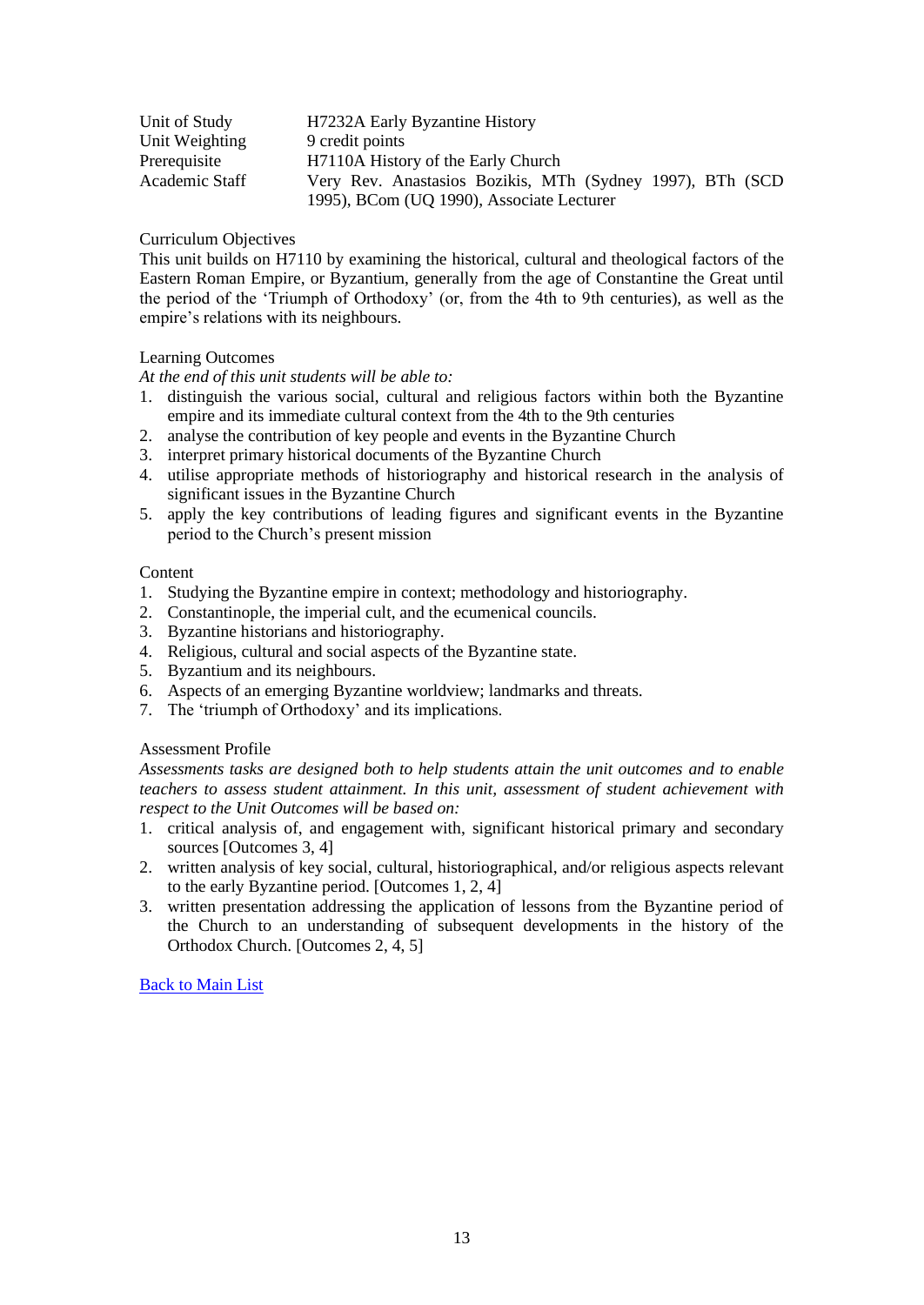| Unit of Study  | H7233A Later Byzantine History                            |
|----------------|-----------------------------------------------------------|
| Unit Weighting | 9 credit points                                           |
| Prerequisite   | H7232A Early Byzantine History                            |
| Academic Staff | Very Rev. Anastasios Bozikis, MTh (Sydney 1997), BTh (SCD |
|                | 1995), BCom (UQ 1990), Associate Lecturer                 |

Building upon H7232A, this unit examines the historical, cultural and theological factors of the Eastern Roman Empire, or Byzantium, generally from the 9th to the 15th centuries, as well as the empire's relations with its neighbours.

# Learning Outcomes

*At the end of this unit students will be able to:*

- 1. distinguish the various social, cultural and religious factors within both the Byzantine empire and its immediate cultural context from the 9th to the 15th centuries
- 2. analyse the contribution of key people and events in the later Byzantine Church
- 3. interpret primary historical documents of the later Byzantine Church
- 4. utilise appropriate methods of historiography and historical research in the analysis of significant issues in the later Byzantine Church
- 5. apply the key contributions of leading figures and significant events in the later Byzantine period to the Church's present mission.

# **Content**

- 1. Historical method, themes, concepts and sources of the period.
- 2. The Schism between East and West, the Crusades and attempts at re-union.
- 3. Christianity as inspiration for the blossoming of culture: art, architecture, music, and literature.
- 4. Natural phenomena and the decline of Byzantium, including their effect on the Byzantine mentality.
- 5. Relations of Byzantium with its neighbours: cultural exchange and antagonism.
- 6. Biographical studies of major personalities: emperors, intellectuals, saints, women.
- 7. The fall of Constantinople and the legacy of Byzantium.

# Assessment Profile

*Assessments tasks are designed both to help students attain the unit outcomes and to enable teachers to assess student attainment. In this unit, assessment of student achievement with respect to the Unit Outcomes will be based on:*

- 1. critical analysis of and engagement with significant historical primary and secondary sources [Outcomes 3, 4]
- 2. written analysis of key social, cultural, historiographical, and/or religious aspects relevant to the later Byzantine period. [Outcomes 1, 2, 4]
- <span id="page-13-0"></span>3. written presentation addressing the application of lessons from the later Byzantine period of the church to an understanding of subsequent developments in the history of the Orthodox church. [Outcomes 2, 4, 5]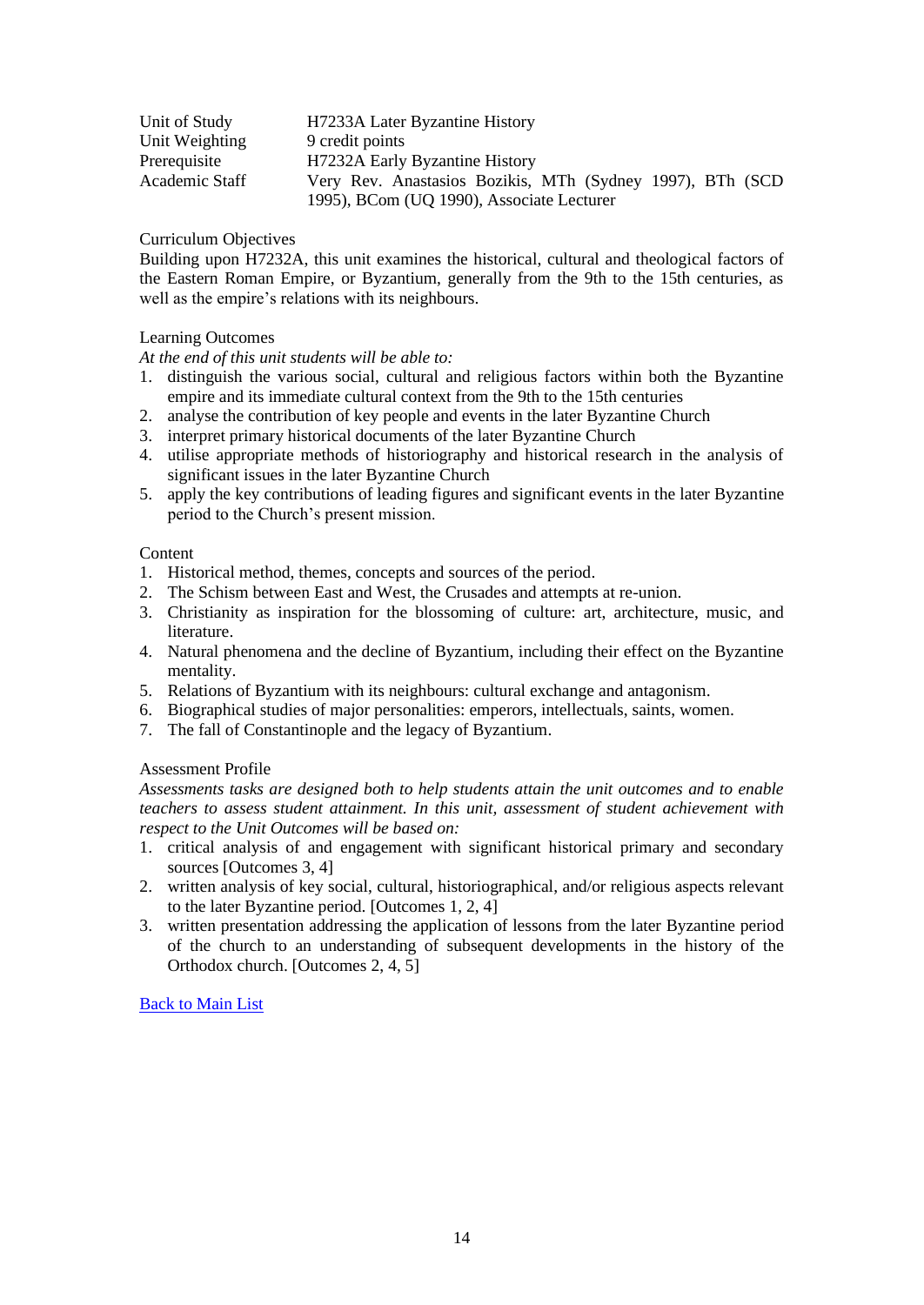| Unit of Study  | H7234A Modern Orthodox Church History                     |
|----------------|-----------------------------------------------------------|
| Unit Weighting | 9 credit points                                           |
| Prerequisite   | H7233A Later Byzantine History                            |
| Academic Staff | Very Rev. Anastasios Bozikis, MTh (Sydney 1997), BTh (SCD |
|                | 1995), BCom (UQ 1990), Associate Lecturer                 |

Building upon H7231A, this unit examines the place of the Orthodox Church(es) in the historical context of the pre-modern and modern eras (1453-today).

# Learning Outcomes

*At the end of this unit students will be able to:*

- 1. identify the major events, movements, and concepts in the history of the modern Orthodox Church
- 2. analyse the contribution of major personalities in the modern Orthodox Church
- 3. interpret primary historical documents of the modern Orthodox Church
- 4. utilise appropriate methods of historiography and historical research in the analysis of significant theme or issues in the modern Orthodox Church
- 5. apply key lessons from the history of the modern Orthodox Church to an issue/s in the contemporary Orthodox Church

## Content

- 1. The aftermath of 1453 and the new world order.
- 2. The Orthodox Church under the Turkish yoke.
- 3. Reformation in the West and its repercussions in the East; Uniatism.
- 4. The Kollyvades Movement.
- 5. The Church of Russia until 1917.
- 6. Nationalism and Autocephalies.
- 7. Orthodox Diaspora.
- 8. Orthodoxy under Communism.
- 9. Orthodoxy and the Ecumenical Movement.
- 10. Anti-ecumenism, ROCOR and the Old Calendar Movement.
- 11. Towards the Great and Holy Council and the Synod of Crete.
- 12. The Orthodox Church in Australia.

# Assessment Profile

*Assessments tasks are designed both to help students attain the unit outcomes and to enable teachers to assess student attainment. In this unit, assessment of student achievement with respect to the Unit Outcomes will be based on:*

- 1. critical analysis of and engagement with significant historical primary and secondary sources [Outcomes 1, 3]
- 2. analysis of key social, cultural, historiographical, and/or religious aspects relevant to the modern Orthodox Church [Outcomes 1, 2, 4]
- <span id="page-14-0"></span>3. application of lessons from the history of the modern period to an understanding of developments in the contemporary Orthodox Church context [Outcomes 1, 2, 4, 5]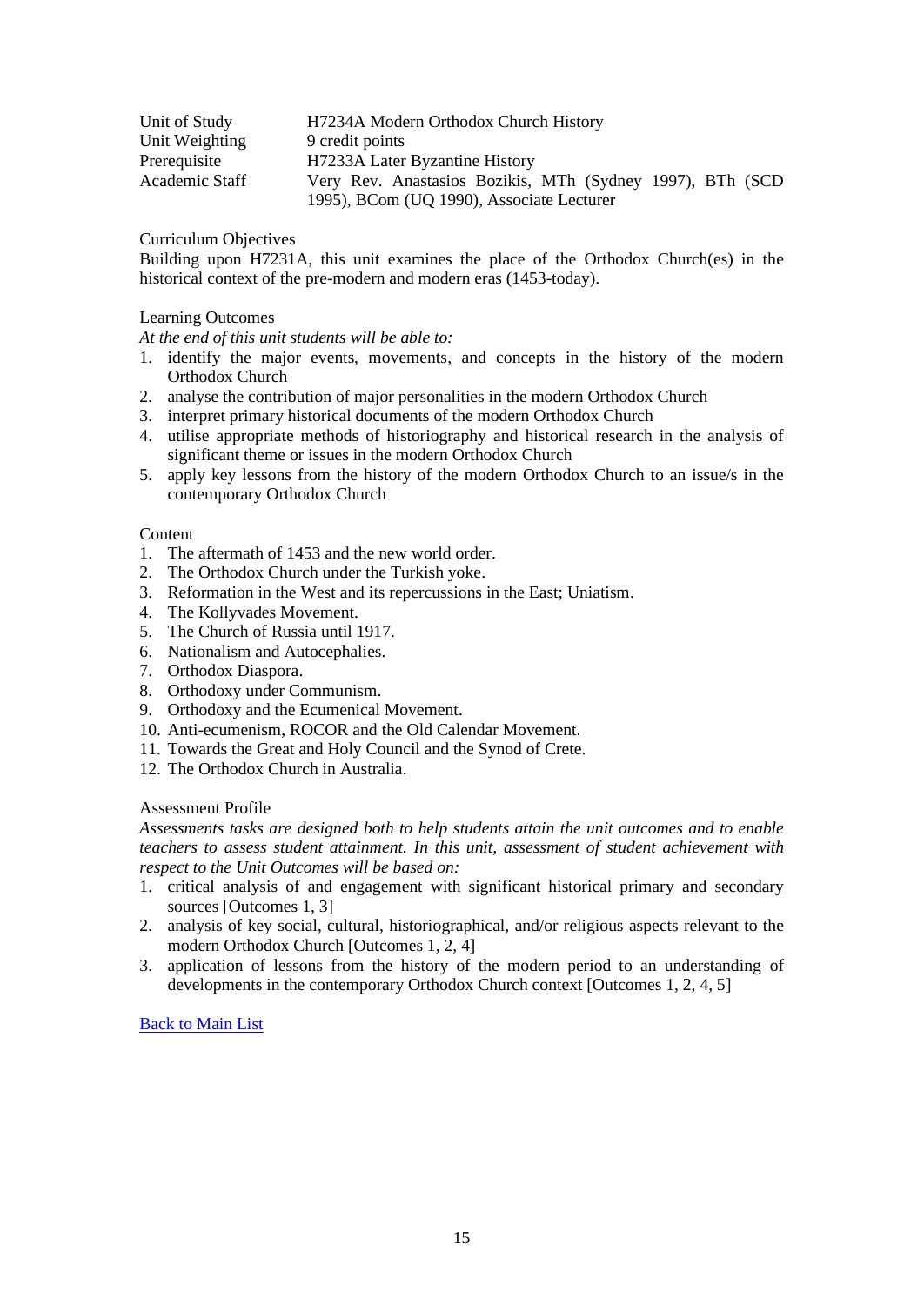| Unit of Study  | L7101A Introduction to Christian Worship                         |
|----------------|------------------------------------------------------------------|
| Unit Weighting | 9 credit points                                                  |
| Academic Staff | His Eminence Metropolitan Seraphim of Sebasteia, BD Hons         |
|                | (Thessalonica 1981), Lecturer                                    |
|                | Basilios Psilacos, MCh (Macquarie 2010), BChSc (Macquarie 2008), |
|                | MTh (Hons) (Thessalonica 2000), DipByzMusic (Thessalonica        |
|                | 1998), BByzMusic (Thessalonica 1996), BTh (SCD 1994), Associate  |
|                | Lecturer                                                         |

This unit introduces students to concepts that provide a foundation for the study of Christian worship.

# Learning Outcomes

*At the end of this unit students will be able to:*

- 1. demonstrate a knowledge of the biblical, theological, cultural and historical foundations for the practice of Christian worship within a particular tradition
- 2. demonstrate a knowledge of the current issues within Christian worship
- 3. use a wide range of liturgical resources
- 4. prepare and conduct a range of liturgical services
- 5. differentiate the riches of the Christian liturgical traditions

# **Content**

- 1. The biblical basis for Christian worship.
- 2. The theology of Christian worship.
- 3. The role of culture in the development of worship.
- 4. The historical developments in Christian worship.
- 5. Current issues in Christian worship.
- 6. Preparation of a Christian worship service.

# Assessment Profile

*Assessments tasks are designed both to help students attain the unit outcomes and to enable teachers to assess student attainment. In this unit, assessment of student achievement with respect to the Unit Outcomes will be based on:*

- 1. student preparation and presentation of liturgical services or tutorial on selected topics [Outcomes 1,2,3]
- 2. a discussion of the historical sources of Christian worship and their relevance to contemporary liturgical practices [Outcomes 1,2,3]
- <span id="page-15-0"></span>3. an engagement with the wide range of liturgical sources [Outcomes 2,4,5]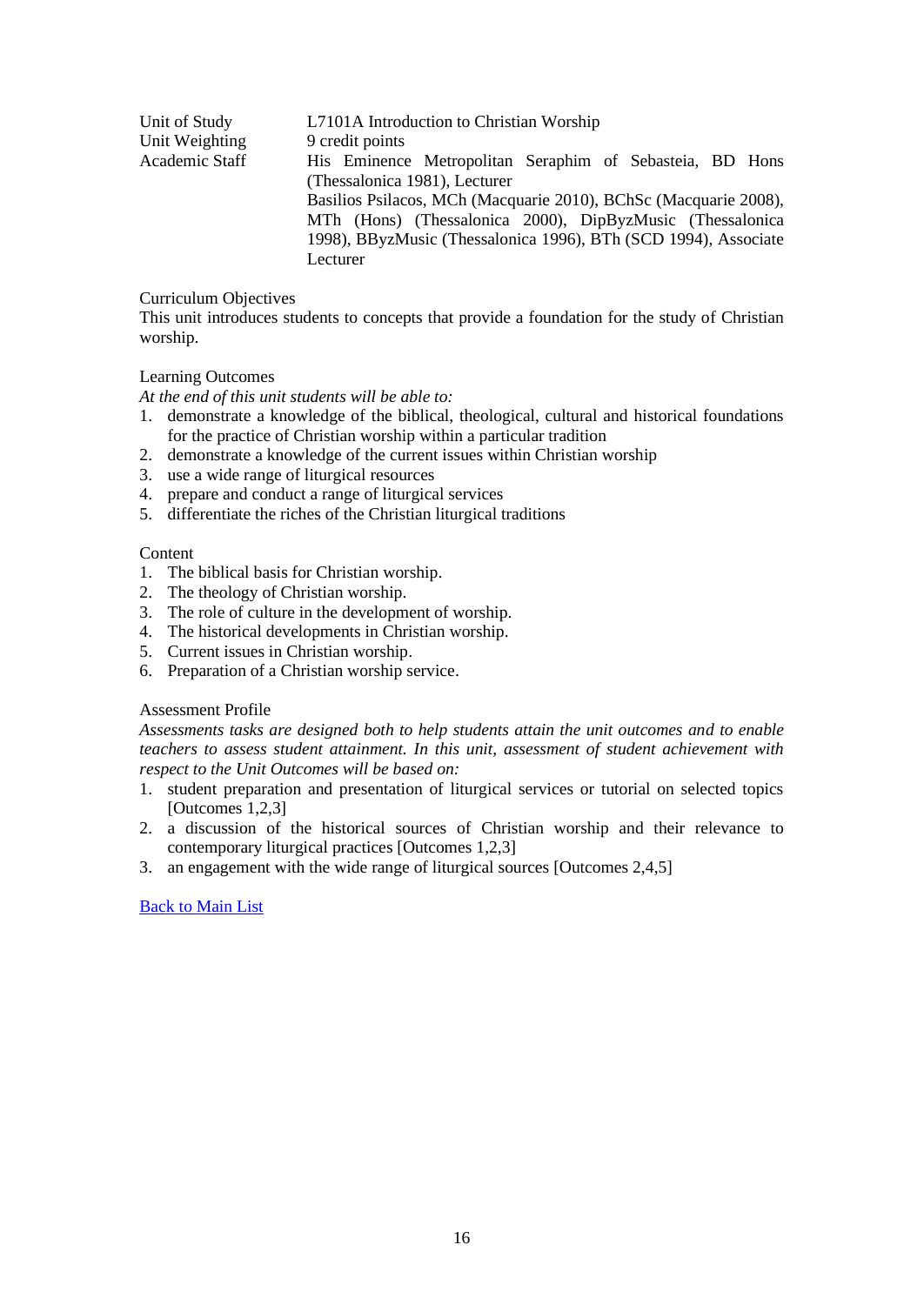| Unit of Study  | L7221A Eastern Christian Hymnology                         |
|----------------|------------------------------------------------------------|
| Unit Weighting | 9 credit points                                            |
| Prerequisites  | L7101A Introduction to Christian Worship                   |
| Academic Staff | Dr Andrew Mellas, PhD (Sydney 2018), LLB (Sydney 2003), BA |
|                | (Hons) (Sydney 2001), Senior Lecturer                      |

This unit develops the theology and liturgical practices of hymnody in Orthodox worship and theology.

## Learning Outcomes

*At the end of this unit students will be able to:*

- 1. demonstrate sound knowledge of the historical development of hymnology.
- 2. demonstrate a clear understanding of various hymnological concepts.
- 3. analyze hymns in terms of theological content, poetical form and musical structure.
- 4. produce a short movie (5minutes) for posting on the Internet.
- 5. display an appreciation of the beauty and aesthetics of hymnology in the way it brings together the two art forms of poetry and music.

#### **Content**

- 1. The historical development of hymnology: early Christian origins, Byzantine creativity, post-Byzantine consolidation.
- 2. The diachronic importance of the Psalter.
- 3. Patristic commentary on the ethos and theology of hymnology.
- 4. *Logos* and *melos*: the interplay of words and music.
- 5. Poetical forms: antiphons, *kontakia*, canons and other *troparia*.
- 6. The invention of the Byzantine musical system and the stages in its development.
- 7. Personalities: St Romanos the Melodist, St John of Damascus, and the Studites.

#### Assessment Profile

*Assessments tasks are designed both to help students attain the unit outcomes and to enable teachers to assess student attainment. In this unit, the required assessment tasks will enable students to demonstrate how successfully they can:*

- 1. demonstrate an ability to critically engage with primary and secondary sources
- 2. identify and analyse the hymnological, poetic, and/or musical aspects of a body of hymnal text
- <span id="page-16-0"></span>3. interpret and communicate the key concepts and ideas conveyed by selections of Orthodox Christian hymnology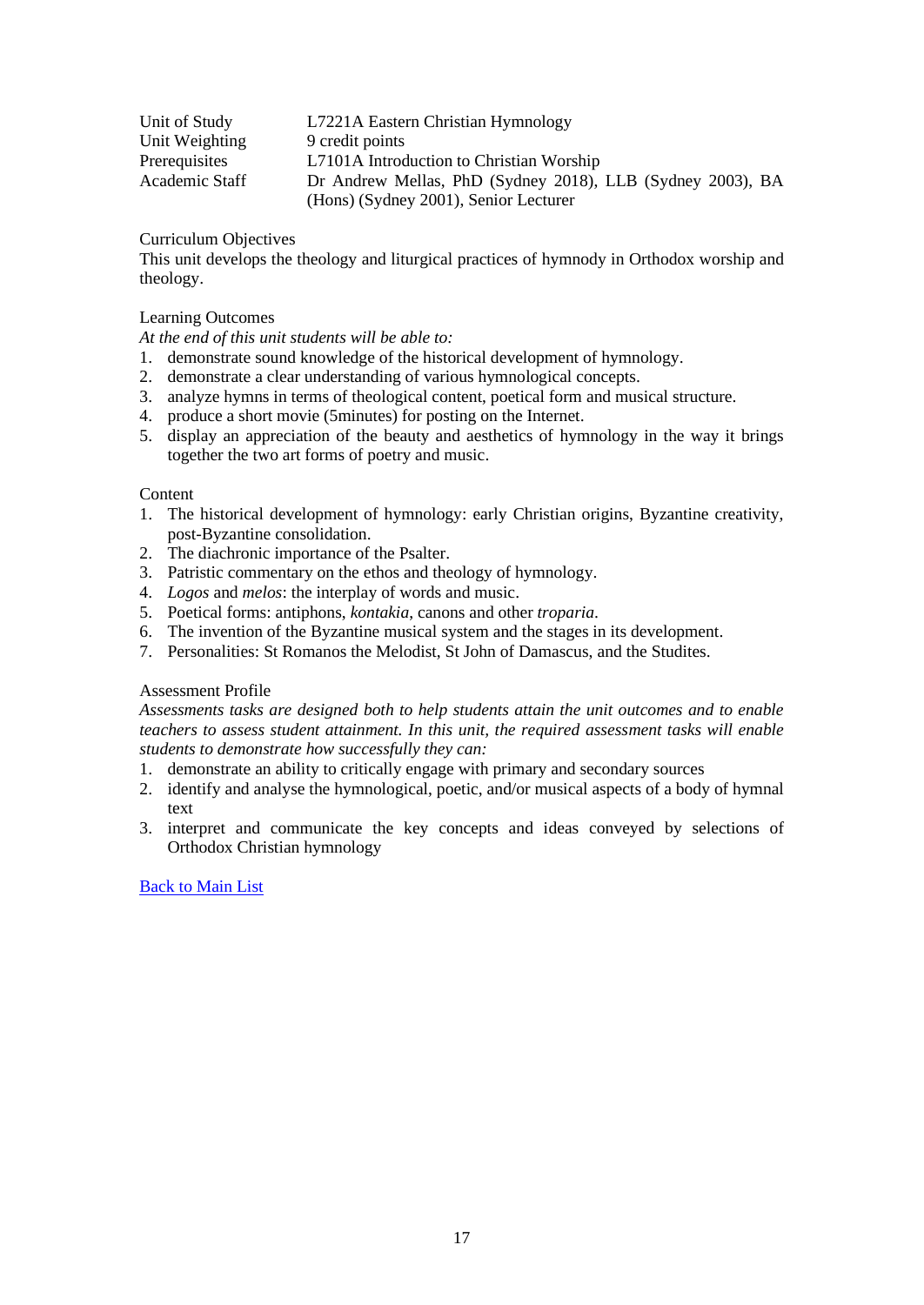| Unit of Study  | L7250A Liturgical Rites                                          |
|----------------|------------------------------------------------------------------|
| Unit Weighting | 9 credit points                                                  |
| Prerequisites  | L7101A Introduction to Christian Worship                         |
| Academic Staff | Basilios Psilacos, MCh (Macquarie 2010), BChSc (Macquarie 2008), |
|                | MTh (Hons) (Thessalonica 2000), DipByzMusic (Thessalonica        |
|                | 1998), BByzMusic (Thessalonica 1996), BTh (SCD 1994), Associate  |
|                | Lecturer                                                         |

This unit builds upon L7101A with a particular focus on rites other than those of Christian initiation. It enables sacramental and non-sacramental Christian traditions to study the role of rites in their ecclesial life.

# Learning Outcomes

*At the end of this unit students will be able to:*

- 1. demonstrate a sound knowledge of history, structure, and symbolism of particular rites
- 2. articulate a sound comprehension of the spiritual richness and transformative power of liturgical rites
- 3. employ a ritual framework to devise rites and sacramental expressions where required.
- 4. give appropriate pastoral expression to liturgical rites
- 5. participate with greater intellectual and spiritual awareness in the worship and mysteries of the Church

# Content

- 1. The range of ecclesial rites within the Paschal (movable/lunar) calendar cycle, drawn from worship books and ecclesial traditions.
- 2. A selection of ecclesial rites from the Festal (fixed/solar) calendar cycle, drawn from worship books and ecclesial traditions.
- 3. The ecclesial rites of daily worship/prayer.
- 4. The Cathedral (Asmatic) rite.
- 5. History, structure and symbolism of particular sacramental/ceremonial rites.
- 6. The nexus between pastoral context and ritual application.

# Assessment Profile

*Assessments tasks are designed both to help students attain the unit outcomes and to enable teachers to assess student attainment. In this unit, the required assessment tasks will enable students to demonstrate how successfully they can:*

- 1. analyse recent writing on Christian rites or sacramental expressions [Outcomes 1, 2]
- 2. present a coherent theological understanding of the transformative power of Christian rites in relation to ecclesial life [Outcomes 2, 3, 5]
- <span id="page-17-0"></span>3. apply the basic principles of liturgical theology to one or more pastoral contexts [Outcomes 3, 4, 5]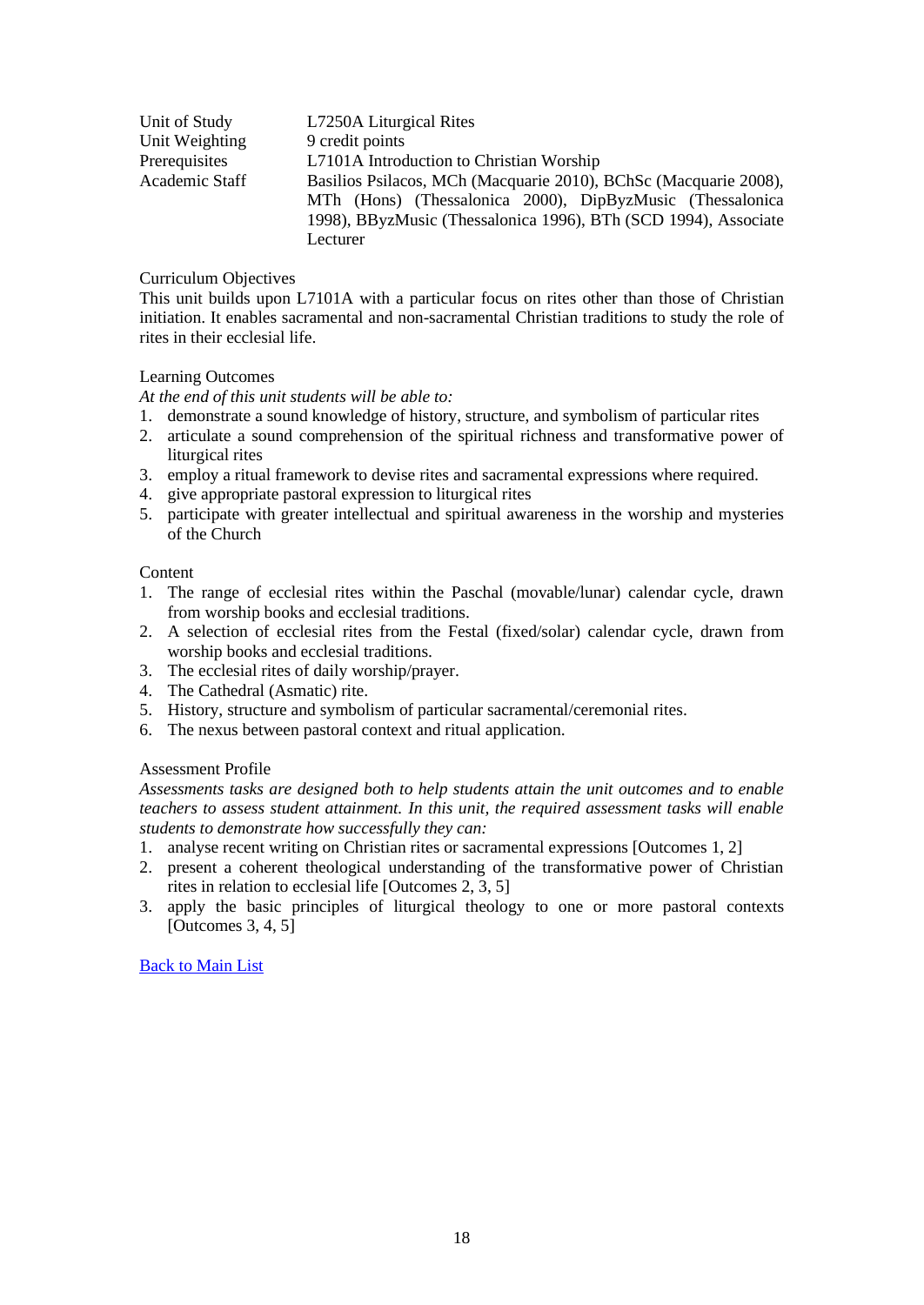| Unit of Study  | P7101A Introduction to Pastoral Theology and Ministry           |
|----------------|-----------------------------------------------------------------|
| Unit Weighting | 9 credit points                                                 |
| Academic Staff | Rev. Alan Galt OAM (2006), Level 3 Supervisor of CPE (2010), MA |
|                | (Macquarie, 1980), BA (Sydney, 1964), Senior Lecturer           |

This unit is an introduction to practical theology for ministry. It provides a grounding in the biblical and theological foundations of ministry and addresses a number of aspects of ministry which are common to practitioners.

# Learning Outcomes

*At the end of the unit students will be able to:*

- 1. demonstrate a sound knowledge of key issues relating to the practice of pastoral care
- 2. display a sound understanding of the role of the human sciences in pastoral theology and ministry
- 3. apply the critical insights of biblical and theological foundations to the practice of ministry
- 4. demonstrate the process of reflection in the practice of ministry
- 5. develop and apply effective skills for pastoral ministry

# **Content**

- 1. The theological, epistemological and biblical foundations of pastoral theology
- 2. Aspects of church pastoral and caring ministry
- 3. Human science perspectives on contemporary pastoral issues
- 4. Basic listening skills
- 5. Developing reflective practice in pastoral ministry
- 6. Methods of ministry and the place of ordination / leadership

# Assessment Profile

*Assessment tasks are designed both to help students attain the unit outcomes and to enable teachers to assess student attainment. In this unit, the required assessment tasks will enable students to demonstrate how successfully they can:*

- 1. critically analyse biblical and theological foundations for pastoral care and the relevant role of the human sciences [Outcomes 1, 2]
- 2. demonstrate familiarity with pastoral skills [Outcomes 1, 3, 5]
- <span id="page-18-0"></span>3. demonstrate the ability to reflect in the context of pastoral ministry [Outcomes 1, 3, 4]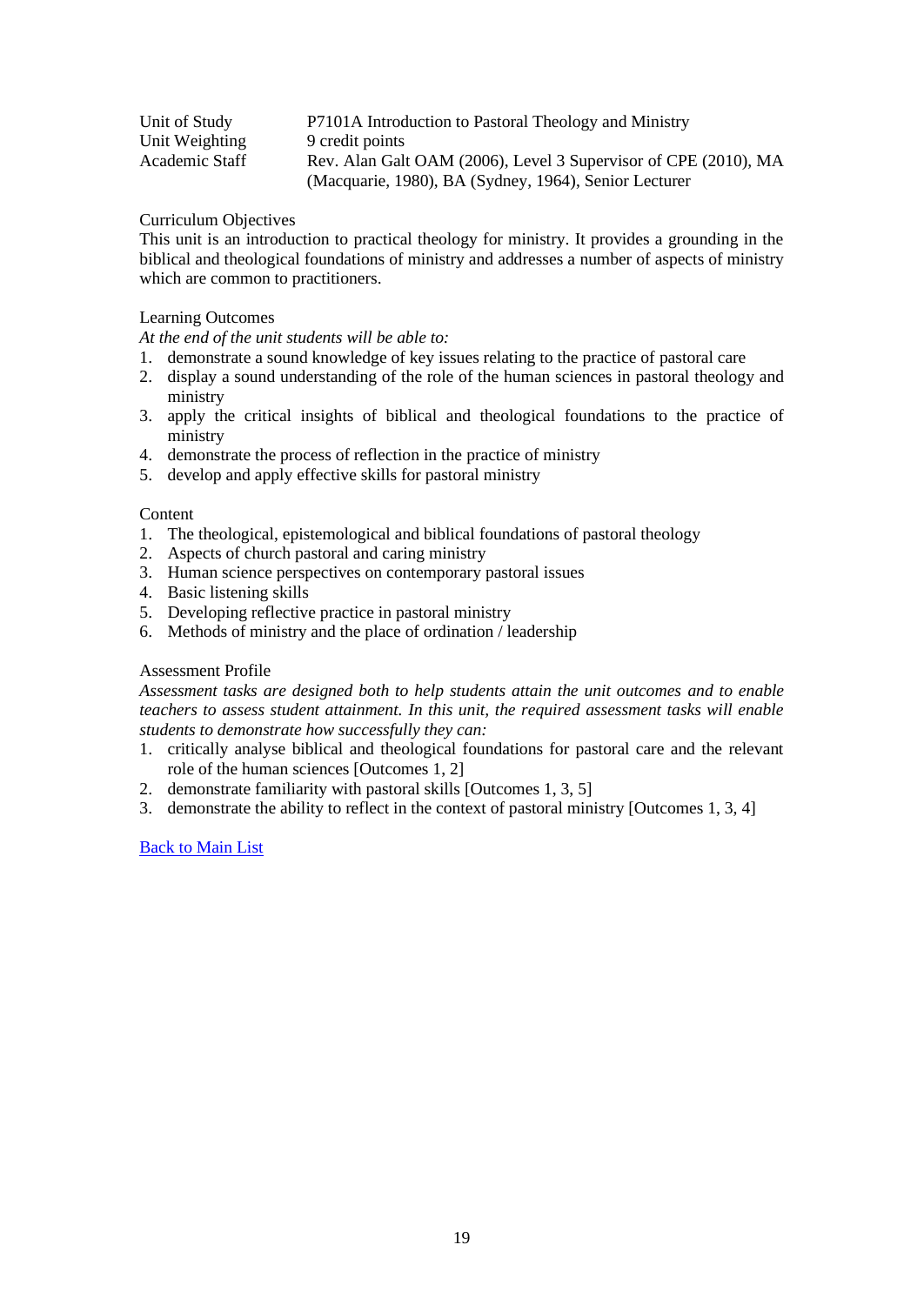| Unit of Study  | P7207A Pastoral Ministry in Context                             |
|----------------|-----------------------------------------------------------------|
| Unit Weighting | 9 credit points                                                 |
| Prerequisites  | P7101A Introduction to Pastoral Theology and Ministry           |
| Academic Staff | Rev. Alan Galt OAM (2006), Level 3 Supervisor of CPE (2010), MA |
|                | (Macquarie, 1980), BA (Sydney, 1964), Senior Lecturer           |

This unit develops the student's knowledge and experience of pastoral ministry, providing opportunities for personal development and insight into appropriate interventions for specific ministry situations. It is intended that this unit will expand the student's capacity to reflect theologically on their response to everyday pastoral situations.

# Learning Outcomes

*At the end of the unit students will be able to:*

- 1. analyse and discuss pastoral issues that arise throughout the life cycle
- 2. demonstrate the ability to apply pastoral theology to pastoral issues
- 3. research and critique principles of ethical behaviour and self-care in pastoral ministry
- 4. develop appropriate interventions for issues that arise in pastoral ministry
- 5. critically reflect on personal responses to issues that arise in pastoral ministry

# Content

- 1. Theological reflection
- 2. Marriage and Family.
- 3. Divorce, preparation for marriage, singleness.
- 4. Loss and grief
- 5. Human sexuality
- 6. Abuse issues, domestic violence
- 7. Emotional problems
- 8. Suicide
- 9. Trauma
- 10. Self-care and ethical practice in pastoral ministry
- 11. Application of theological principles to pastoral practice and ministry
- 12. An understanding of the 10 Child Safe Standards and knowledge of appropriate responses.

# Assessment Profile

*Assessments tasks are designed both to help students attain the unit outcomes and to enable teachers to assess student attainment. In this unit, the required assessment tasks will enable students to demonstrate how successfully they can:*

- 1. critically analyse life cycle issues from a pastoral perspective and appropriate ministry strategies given ethical and self-care considerations [Outcomes 1, 2]
- 2. engage in a theological reflection on a pastoral issue [Outcomes 1, 3, 4]
- <span id="page-19-0"></span>3. thoughtfully and creatively explore what they have learned about themselves and their reactions to the various issues studied [Outcome 5]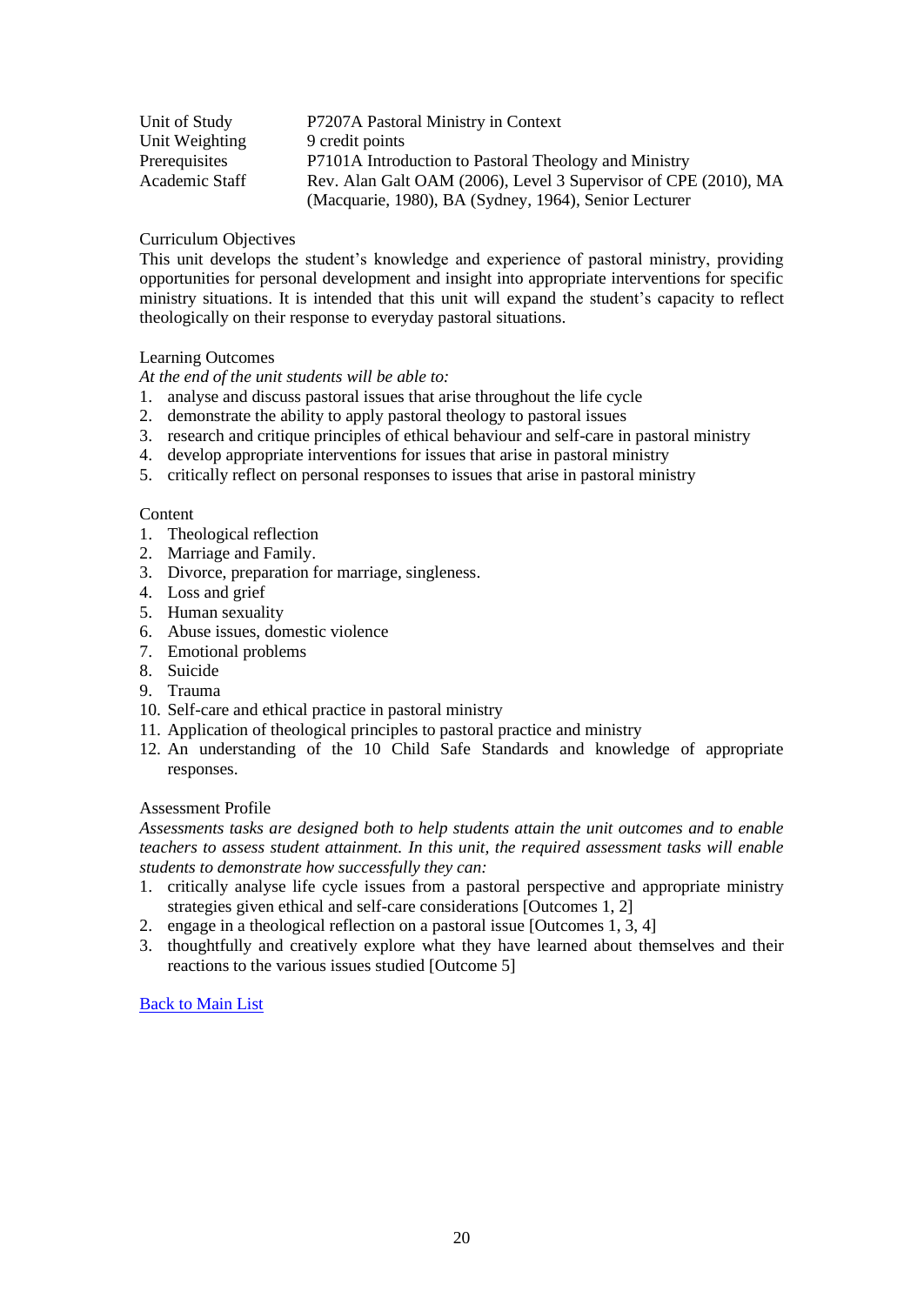| Unit of Study  | P7265A Basic Unit of Clinical Pastoral Education I                                                                                             |
|----------------|------------------------------------------------------------------------------------------------------------------------------------------------|
| Unit Weighting | 18 credit points                                                                                                                               |
| Prerequisites  | Written application, interview, criminal record clearance, compliance<br>with any applicable public health directives, and acceptance into the |
|                | course                                                                                                                                         |
| Academic Staff | Rev. Alan Galt OAM (2006), Level 3 Supervisor of CPE (2010), MA                                                                                |
|                | (Macquarie, 1980), BA (Sydney, 1964), Senior Lecturer                                                                                          |

This unit seeks to develop the students' awareness of self and other through individual and group supervision of clinical pastoral practice.

## Learning Outcomes

*At the end of this unit students will be able to:*

- 1. identify the different ways in which patients are affected by and respond to their experience of illness or crisis
- 2. identify their thoughts and feelings within a ministry event.
- 3. articulate the role of the Pastoral Care Practitioner within a ministry context
- 4. use group and individual supervision to evaluate the effectiveness of their ministry
- 5. demonstrate an integration of their ministry theory and practice.

## **Content**

- 1. Reflective Practice.
- 2. Understanding the Ministry Context.
- 3. Role of the Pastor and its boundaries.
- 4. Pastoral Interventions including empathy.
- 5. Theological reflection.
- 6. Special focus on Aged Care Ministry.

# Assessment Profile

*Assessment tasks are designed both to help students attain the unit outcomes and to enable teachers to assess student attainment. In this unit, the required assessment tasks will enable students to demonstrate how successfully they can:*

- 1. describe the Pastoral Role within their ministry context, with particular note to boundaries [Outcome 3]
- 2. articulate a ministry event in which they identify their thoughts and feelings [Outcome 2]
- 3. illustrate the different ways in which people respond to illness and or crisis [Outcome 1]
- 4. use insights and feedback from individual and group supervision and professional reading in their practice of ministry [Outcome 4, 5]

# Mode of Delivery

25 Tuesdays (400 hours), 8:30am to 3:30pm, March to November

Supervised placement in health care facilities, including St Basil's Homes, Lakemba & Kogarah (NSW)

<span id="page-20-0"></span>Please consult the [Timetable](http://www.sagotc.edu.au/studies/timetables) page on the website.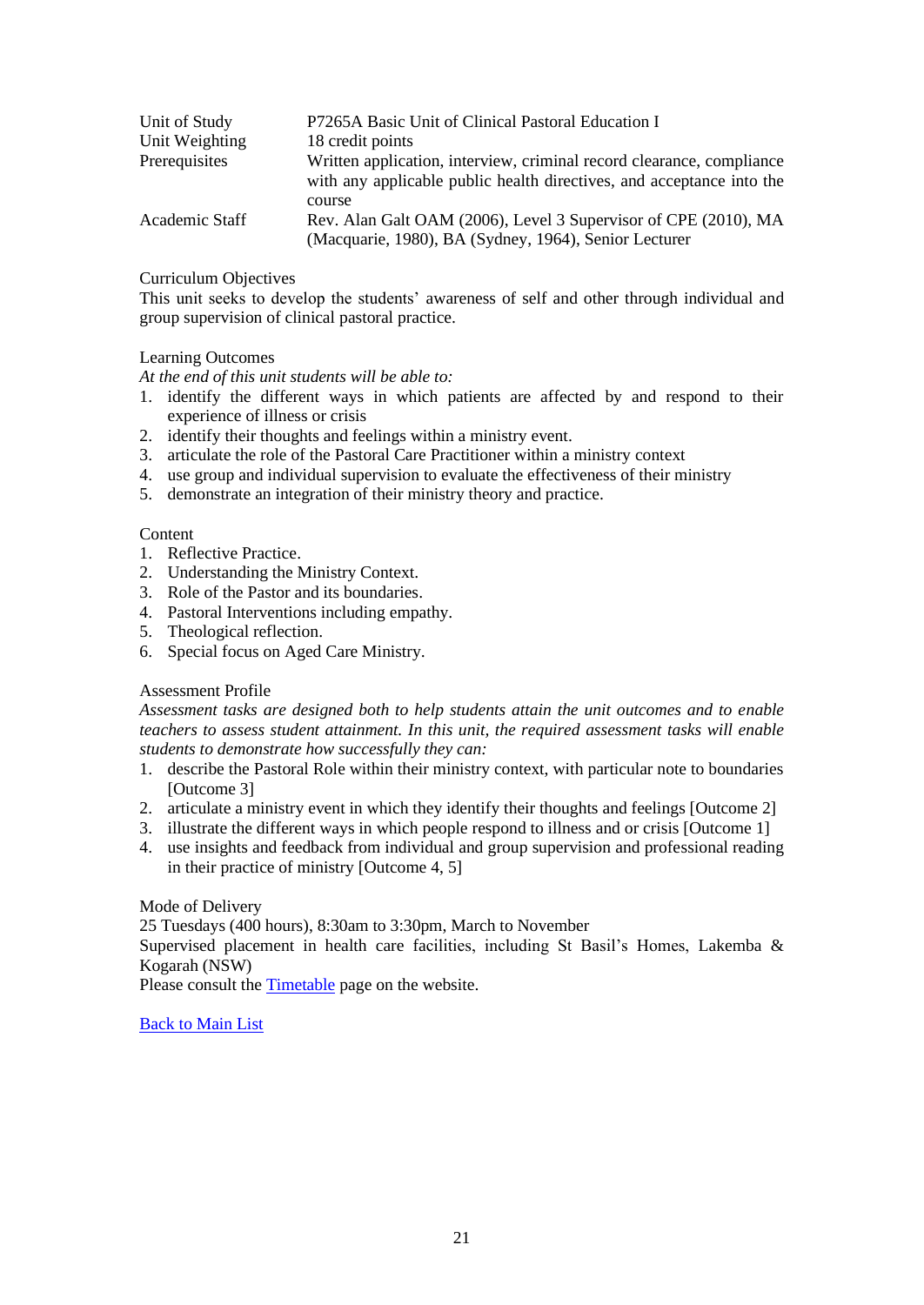| Unit of Study  | P7266A Basic Unit of Clinical Pastoral Education II             |
|----------------|-----------------------------------------------------------------|
| Unit Weighting | 18 credit points                                                |
| Prerequisites  | P7265A Basic Unit of Clinical Pastoral Education I              |
| Academic Staff | Rev. Alan Galt OAM (2006), Level 3 Supervisor of CPE (2010), MA |
|                | (Macquarie, 1980), BA (Sydney, 1964), Senior Lecturer           |

This unit seeks to build on the first foundational unit of Clinical Pastoral Education. Students will develop a deeper awareness of what is occurring in pastoral ministry and a greater appreciation of their role as a reflective practitioner. Students will be able to articulate their theology of ministry and make a spiritual assessment.

# Learning Outcomes

*At the end of this unit students will be able to:*

- 1. interpret what is occurring in pastoral conversations
- 2. exhibit an ability to use a variety of pastoral responses including empathy
- 3. select an appropriate Spiritual Assessment tool for use in their ministry context
- 4. articulate the theological principles of their pastoral practice.
- 5. show an integration of the insights and feedback gained from the reflective process in their ministry

# **Content**

- 1. Spiritual assessment.
- 2. Cultural diversity.
- 3. Theological Reflection
- 4. Pastoral Interventions including empathy.
- 5. Theological issues: forgiveness, suffering.
- 6. Grief & Loss.
- 7. Special focus on Mental Health Ministry.

# Assessment Profile

*Assessment tasks are designed both to help students attain the unit outcomes and to enable teachers to assess student attainment. In this unit, the required assessment tasks will enable students to demonstrate how successfully they can:*

- 1. compare and contrast at least two spiritual assessments tools in the context of their ministry [Outcome 3]
- 2. describe the theological principles of their pastoral role [Outcome 4]
- 3. demonstrate their capacity to interpret what is occurring in a pastoral conversation and their use of a variety of pastoral responses including empathy [Outcomes 1, 2]
- 4. integrate insights and feedback from individual and group supervision and professional reading in their practice of ministry [Outcome 5]

# Mode of Delivery

<span id="page-21-0"></span>25 Wednesdays or Thursdays (400 hours), 8:30am to 3:30pm, March to November Supervised placement in health care facilities Please consult the [Timetable](http://www.sagotc.edu.au/studies/timetables) page on the website.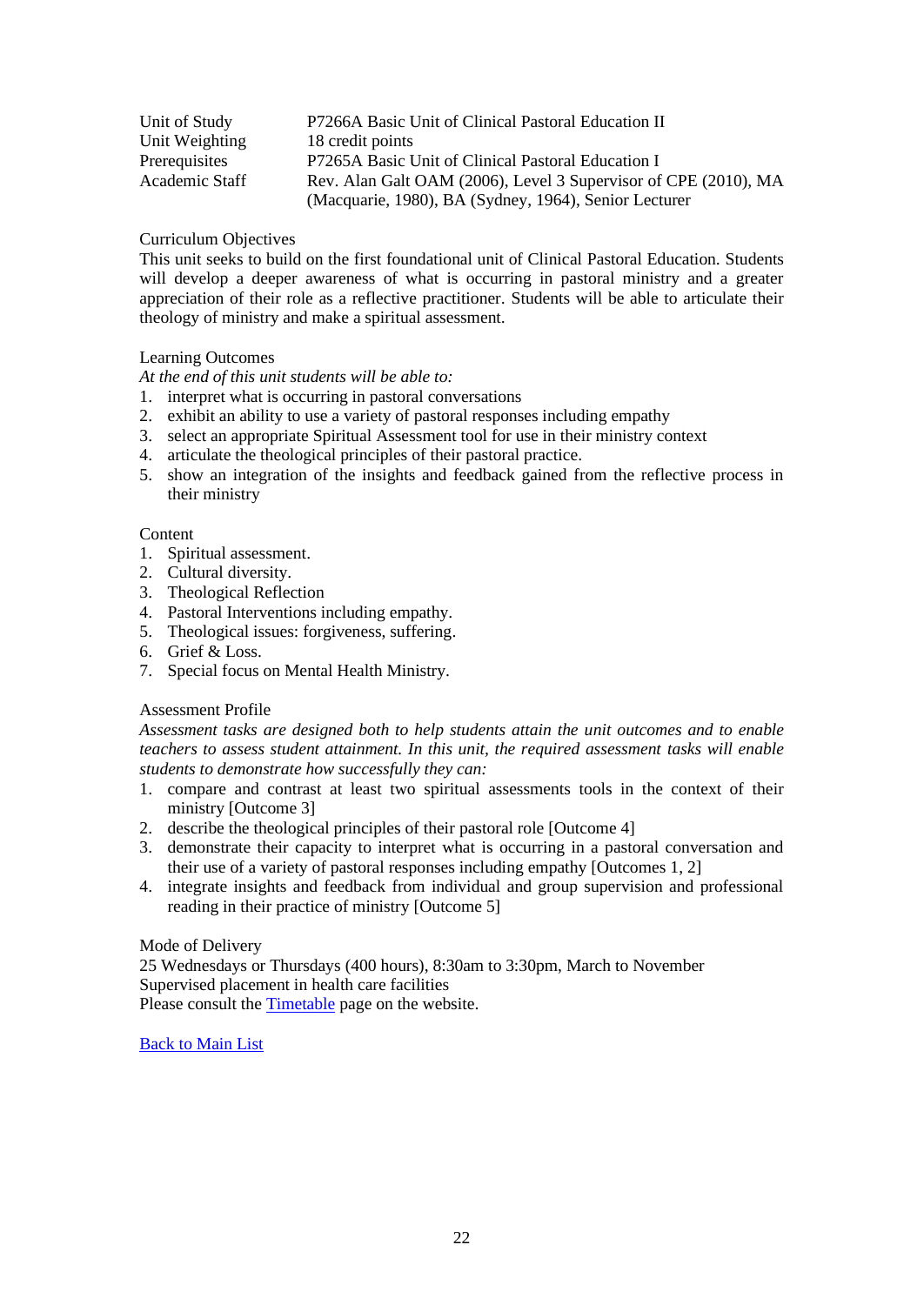| Unit of Study  | S7102A Introduction to Christian Spirituality                                                                                                                                                       |
|----------------|-----------------------------------------------------------------------------------------------------------------------------------------------------------------------------------------------------|
| Unit Weighting | 9 credit points                                                                                                                                                                                     |
| Academic Staff | His Eminence Metropolitan Basilios (Kodseie) of the Antiochian<br>Orthodox Archdiocese of Australia and New Zealand, DTheol<br>(Thessalonica 2008), BD (Balamand 2003), BElecEng (Tishreen<br>1999) |

This unit develops a comprehensive introduction to the practice of Christian Spirituality and focusses on its biblical, theological and historical foundations from a particular Christian perspective.

# Learning Outcomes

*At the end of this unit students will be able to:*

- 1. elucidate a clear understanding of what is meant by the term 'spirituality'
- 2. identify the historical and cultural influences upon the development of Christian spirituality
- 3. distinguish the nature of Christian Spirituality and sketch its primary characteristics
- 4. evaluate various kinds of spiritual disciplines or practices within the Christian tradition against their biblical and theological foundations
- 5. apply insights from a variety of expressions in Christian spirituality to their own spiritual formation and practice

# Content

- 1. Influences on the Origins and Development of Christian Spirituality.
- 2. Christian Spirituality as Discipleship of Christ.
- 3. The Trinitarian Trajectory of Christian Spirituality.
- 4. The Paschal Centre of Christian Spirituality: Cross and Resurrection.
- 5. Practices of Conversion and Transformation.
- 6. The Role of the Christian Community in Christian Spiritual Life and Practice.
- 7. Missionary Aspects of Christian Spirituality.

# Assessment Profile

*Assessment tasks are designed both to help students attain the unit outcomes and to enable teachers to assess student attainment. In this unit, the required assessment tasks will enable students to demonstrate how successfully they can:*

- 1. engage various historical and contemporary reflections and perspectives on the dimensions of Christian Spirituality in light of the student's own experience and practice. [Outcomes 1, 2, 5]
- 2. research and explore a significant theme in the practice of Christian Spirituality from a biblical, historical and contemporary perspective. [Outcomes 3, 4]
- <span id="page-22-0"></span>3. reflect on cultural and contemporary perspectives on spirituality and how they might inform the student's own spiritual formation and practice. [Outcomes 1, 5]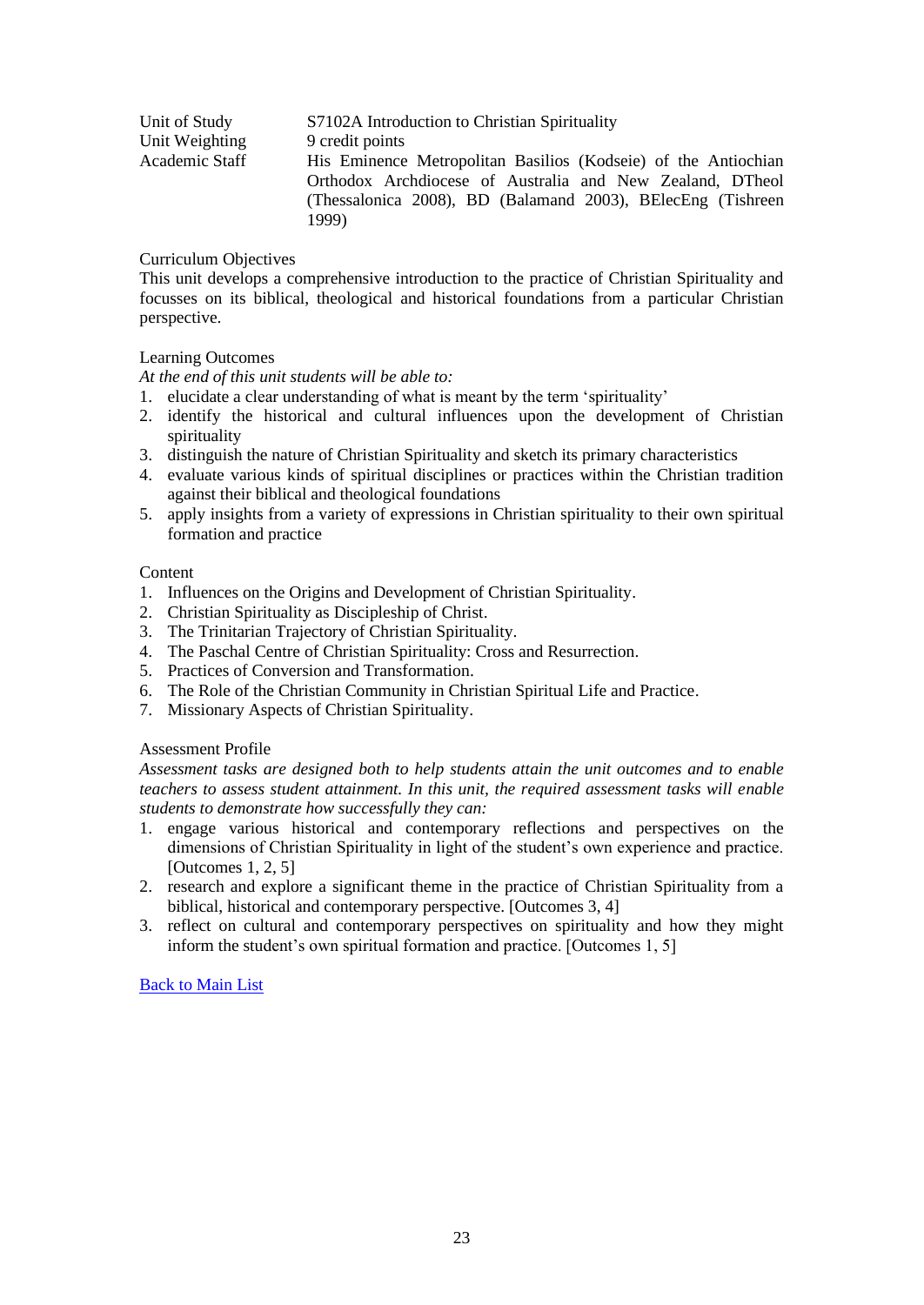| Unit of Study  | T7101A Introduction to Theology                                 |
|----------------|-----------------------------------------------------------------|
| Unit Weighting | 9 credit points                                                 |
| Academic Staff | Dr Philip Kariatlis, ThD (SCD 2010), MTh (SCD 2001), BA (Sydney |
|                | 2000), BTh (SCD 1995), Associate Professor                      |

This unit introduces students into the nature and tasks of theology and to theological methodology. It provides a foundation for all future theology units.

# Learning Outcomes

*At the end of this unit students will be able to:*

- 1. demonstrate a broad understanding of the nature and purpose of theology
- 2. identify and explain the doctrinal presuppositions that are the foundation of theology
- 3. analyse the writing of several theological thinkers and texts, both ancient and modern
- 4. apply appropriate methodology for different types of theological enquiry
- 5. apply the skills of theological reflection to Christian life and ministry

## Content

- 1. The nature and purpose of theology.
- 2. Overview of history of theology.
- 3. Theological method.
- 4. Presuppositions for doing theology.
- 5. Context for theology.
- 6. The vocation of the theologian.

## Assessment Profile

*Assessments tasks are designed both to help students attain the unit outcomes and to enable teachers to assess student attainment. In this unit, the required assessment tasks will enable students to demonstrate how successfully they can:*

- 1. identify theological resources for a particular theological task [Outcomes 1, 4]
- 2. critically review a theological text [Outcomes 3, 5]
- <span id="page-23-0"></span>3. reflect on and explain a major doctrinal presupposition that is a foundation for theology [Outcomes 1, 2, 4]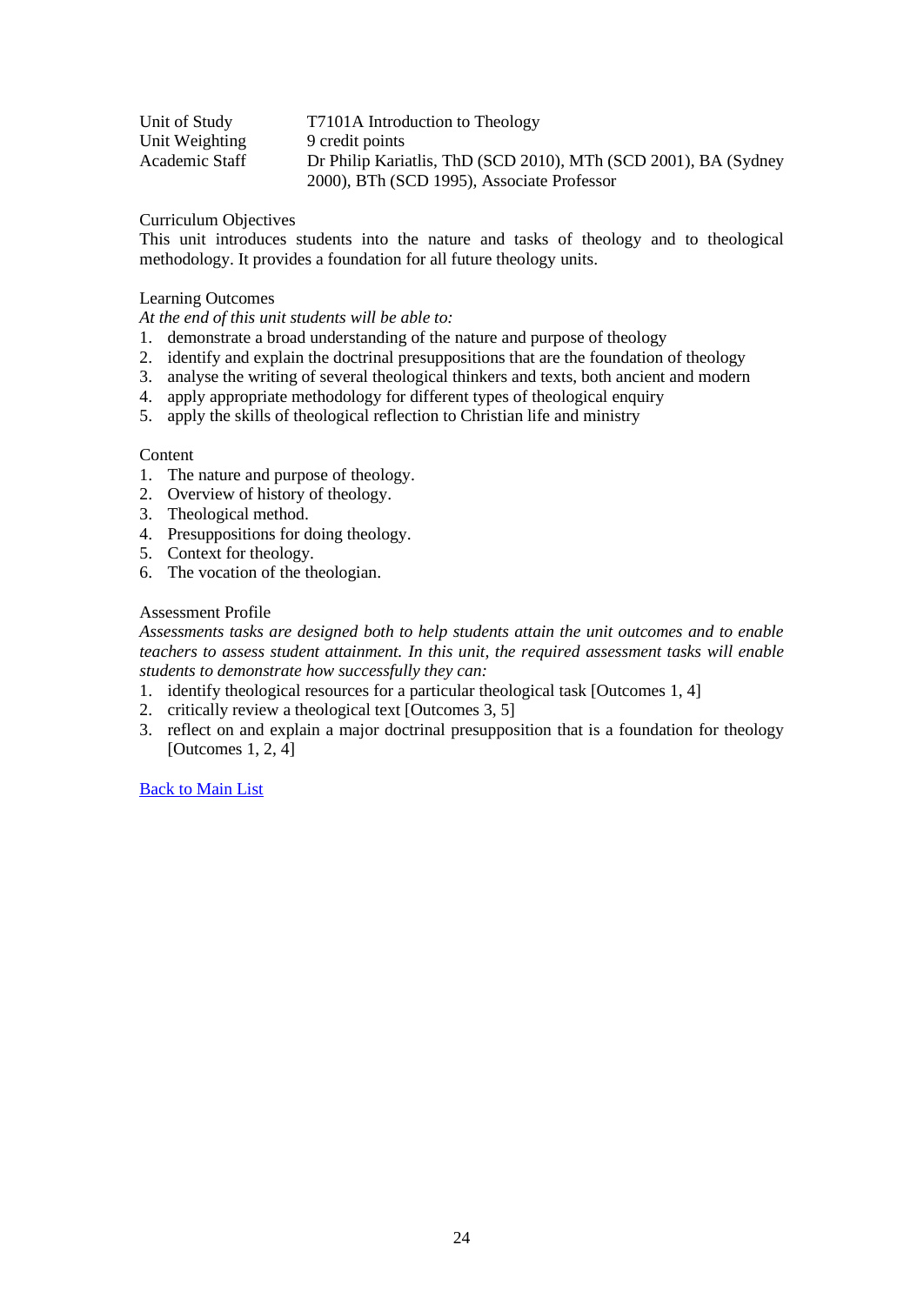| Unit of Study  | T7171A Early Church Fathers                                  |
|----------------|--------------------------------------------------------------|
| Unit Weighting | 9 credit points                                              |
| Academic Staff | Dr Mario Baghos, PhD (Sydney 2015), BTh Hons (SCD 2010), BTh |
|                | $(SCD 2009)$ , Lecturer                                      |

This unit engages the thought and methods of the early Church Fathers, investigating the major trends in Christian tradition to early fifth century. It assists students to understand the connection between historical circumstances, the spiritual life and the formulation of Christian theology.

# Learning Outcomes

*At the end of this unit students will be able to:*

- 1. understand the historical and ecclesial contexts of various trends in early patristic tradition
- 2. demonstrate a broad understanding of the main themes pertaining to early patristic tradition
- 3. critically review the primary and secondary sources in the analysis of patristic themes
- 4. critically analyse themes pertaining to the early patristic tradition within its immediate and distant literary and historical contexts
- 5. apply the patristic tradition to contemporary scholarship and the Christian experience

# **Content**

- 1. Apostolic fathers and martyrdom literature.
- 2. Greek and Latin apologists.
- 3. Defenders of the apostolic tradition.
- 4. The Alexandrians.
- 5. The Cappadocians.
- 6. Early Syrian fathers.
- 7. Fathers from Jerusalem and Antioch.
- 8. The Latin fathers of fourth and fifth centuries.

# Assessment Profile

*Assessments tasks are designed both to help students attain the unit outcomes and to enable teachers to assess student attainment. In this unit, the required assessment tasks will enable students to demonstrate how successfully they can:*

- 1. critically analyse the writings of, and on, the Fathers in the early Church (Outcome 3)
- 2. demonstrate a broad understanding of the main trends and themes in the early Church (Outcomes 2 and 4)
- <span id="page-24-0"></span>3. exercise critical thinking in assessing relevant themes in the early Church from the viewpoints of the Christian experience (Outcomes 1, 5)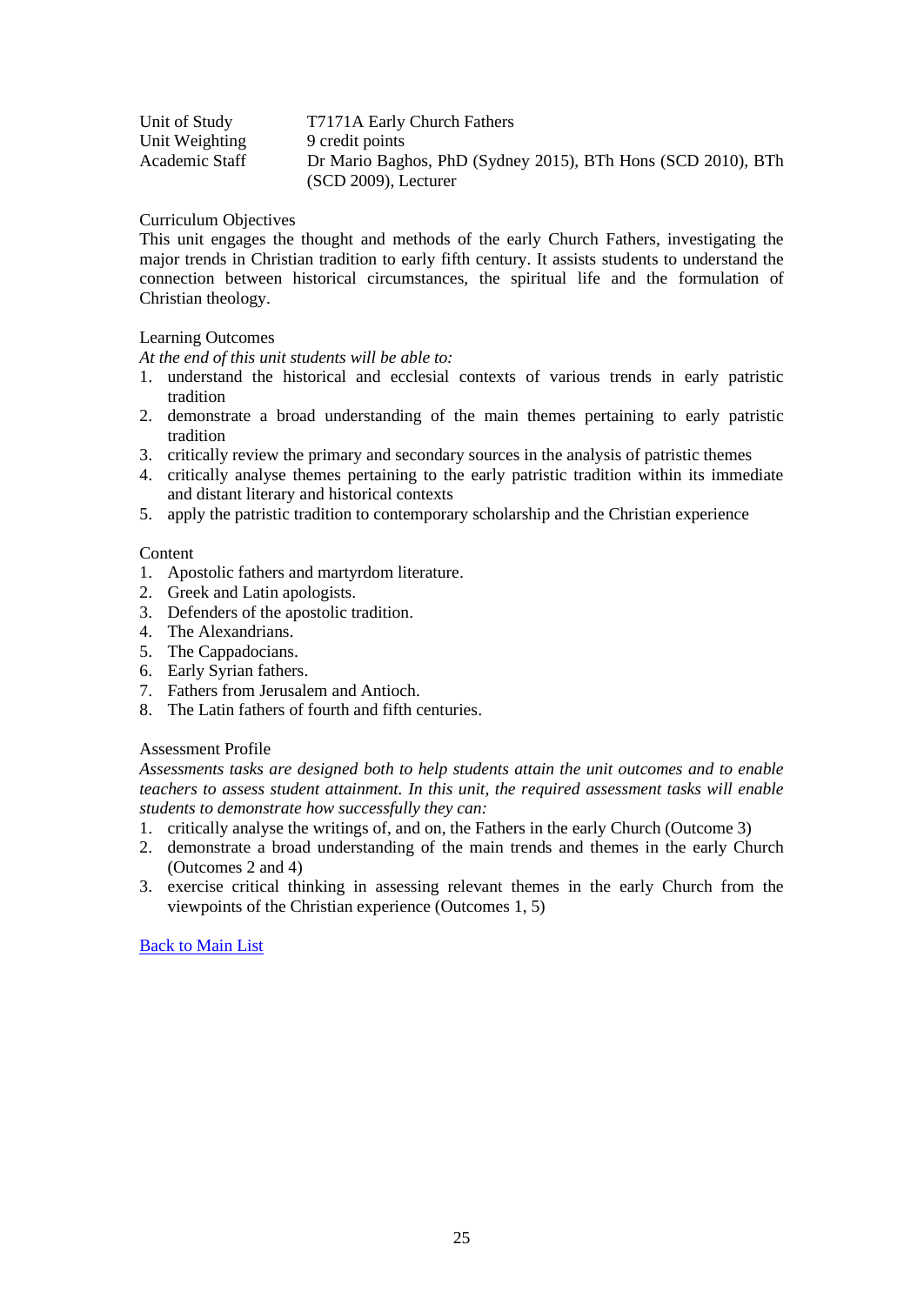| Unit of Study  | T7214A The Trinity                                              |
|----------------|-----------------------------------------------------------------|
| Unit Weighting | 9 credit points                                                 |
| Prerequisites  | T7101A Introduction to Theology & T7171A Early Church Fathers   |
| Academic Staff | Dr Philip Kariatlis, ThD (SCD 2010), MTh (SCD 2001), BA (Sydney |
|                | 2000), BTh (SCD 1995), Associate Professor                      |

This unit examines systematically the Church's teaching on the mystery of the Holy Trinity. It aims to demonstrate soteriological and existential consequences of this doctrine for the way Christians live their lives.

# Learning Outcomes

*At the end of this unit students will be able to:*

- 1. identify the major theological themes in the doctrine of the Trinity
- 2. outline the development of the teaching from Biblical sources through Patristic understandings and into modern times
- 3. critically review writings of current theological thinkers on this topic
- 4. articulate some Trinitarian doctrines for a contemporary reader
- 5. apply insights from their study to Christian life within their particular context

## Content

- 1. Biblical foundations of the doctrine of the holy Trinity; Old and New testaments.
- 2. The historical developments of the Trinitarian doctrine.
- 3. Modern understandings of the Trinity.
- 4. Systematic considerations: for example, persons, essence/substance, koinonia.
- 5. Salvific and existential implications.
- 6. Contemporary Trinitarian theology: problems and perspectives.

# Assessment Profile

*Assessments tasks are designed both to help students attain the unit outcomes and to enable teachers to assess student attainment. In this unit, the required assessment tasks will enable students to demonstrate how successfully they can:*

- 1. demonstrate a familiarity with current issues in Trinitarian theology (Outcomes 1, 3, 4)
- 2. present a coherent theological understanding of an issue in Trinitarian theology showing its historical development and present relevance. (Outcomes 1, 2, 3)
- <span id="page-25-0"></span>3. show how Trinitarian theology informs a Christian way of living (Outcomes 1, 4, 5)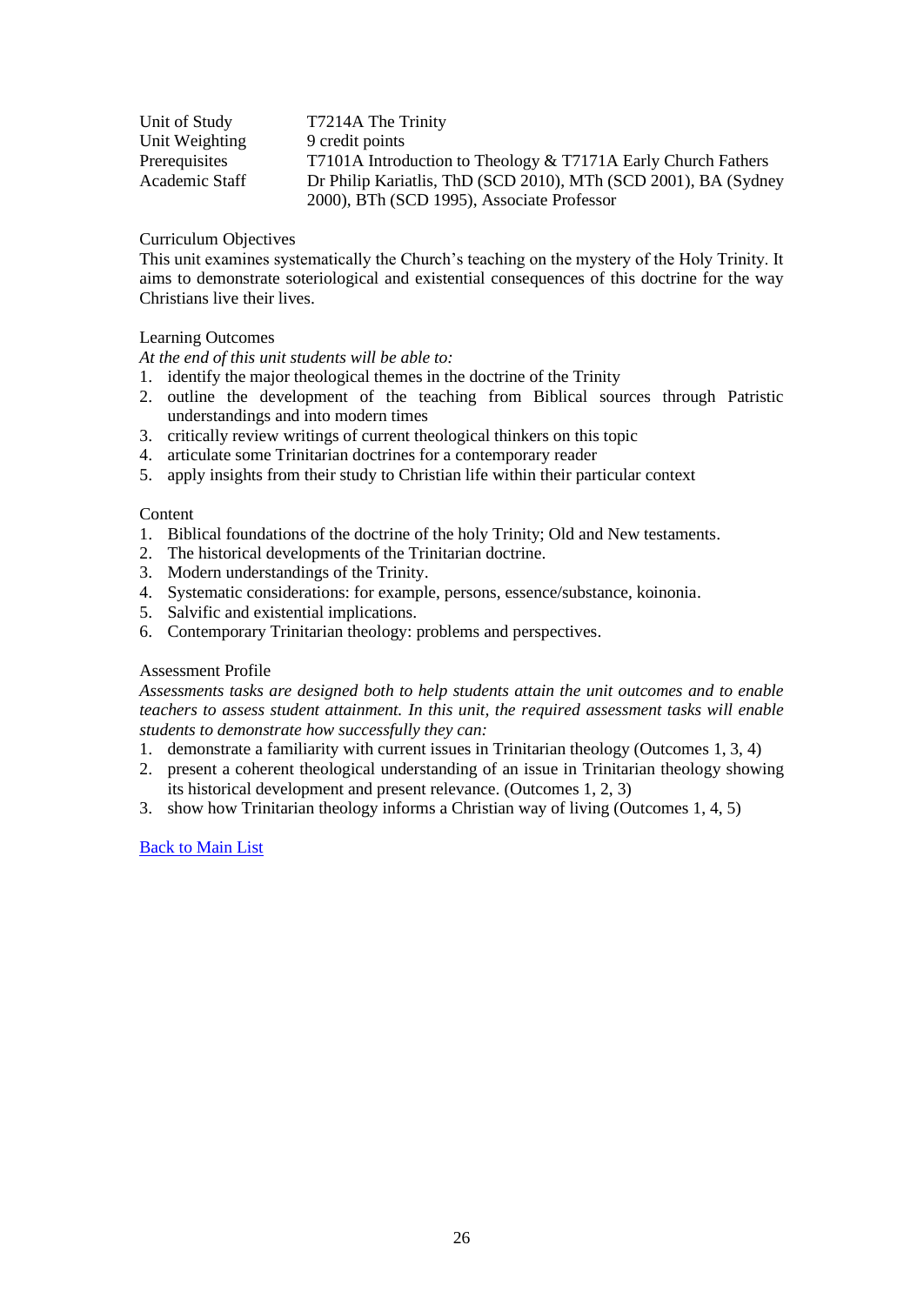| Unit of Study  | T7228A The Church                                               |
|----------------|-----------------------------------------------------------------|
| Unit Weighting | 9 credit points                                                 |
| Prerequisites  | T7101A Introduction to Theology                                 |
| Academic Staff | Dr Philip Kariatlis, ThD (SCD 2010), MTh (SCD 2001), BA (Sydney |
|                | 2000), BTh (SCD 1995), Associate Professor                      |

This unit introduces students to a critical analysis of the Church in its historical realisation and examines its past and present reality through the horizon of the kingdom of God.

# Learning Outcomes

*At the end of this unit students will be able to:*

- 1. identify the Church's theological self-understanding at different moments in history
- 2. present a coherent biblical and theological understanding of the nature and mission of the Church
- 3. analyse recent writing in ecclesiology
- 4. develop a coherent response to challenges confronting the church in their context
- 5. apply fundamental principles of ecclesiology to contemporary pastoral situations

# **Content**

- 1. Sources for ecclesiology.
- 2. The divine origin of the Church.
- 3. The nature and mission of the Church.
- 4. Images, models and marks of the Church.
- 5. The structure of the Church: sacrament, communion and authority.
- 6. The forms and exercise of ministry in the Church.
- 7. The unity of the Church as an ecumenical imperative.

# Assessment Profile

*Assessments tasks are designed both to help students attain the unit outcomes and to enable teachers to assess student attainment. In this unit, the required assessment tasks will enable students to demonstrate how successfully they can:* 

- 1. present a coherent and well-developed theology of the Church [Outcomes 1, 2, 3]
- 2. review recent writing in ecclesiology [Outcomes 3,4]
- <span id="page-26-0"></span>3. apply ecclesiological principles to actual challenges in the Church [Outcomes 1, 2, 5]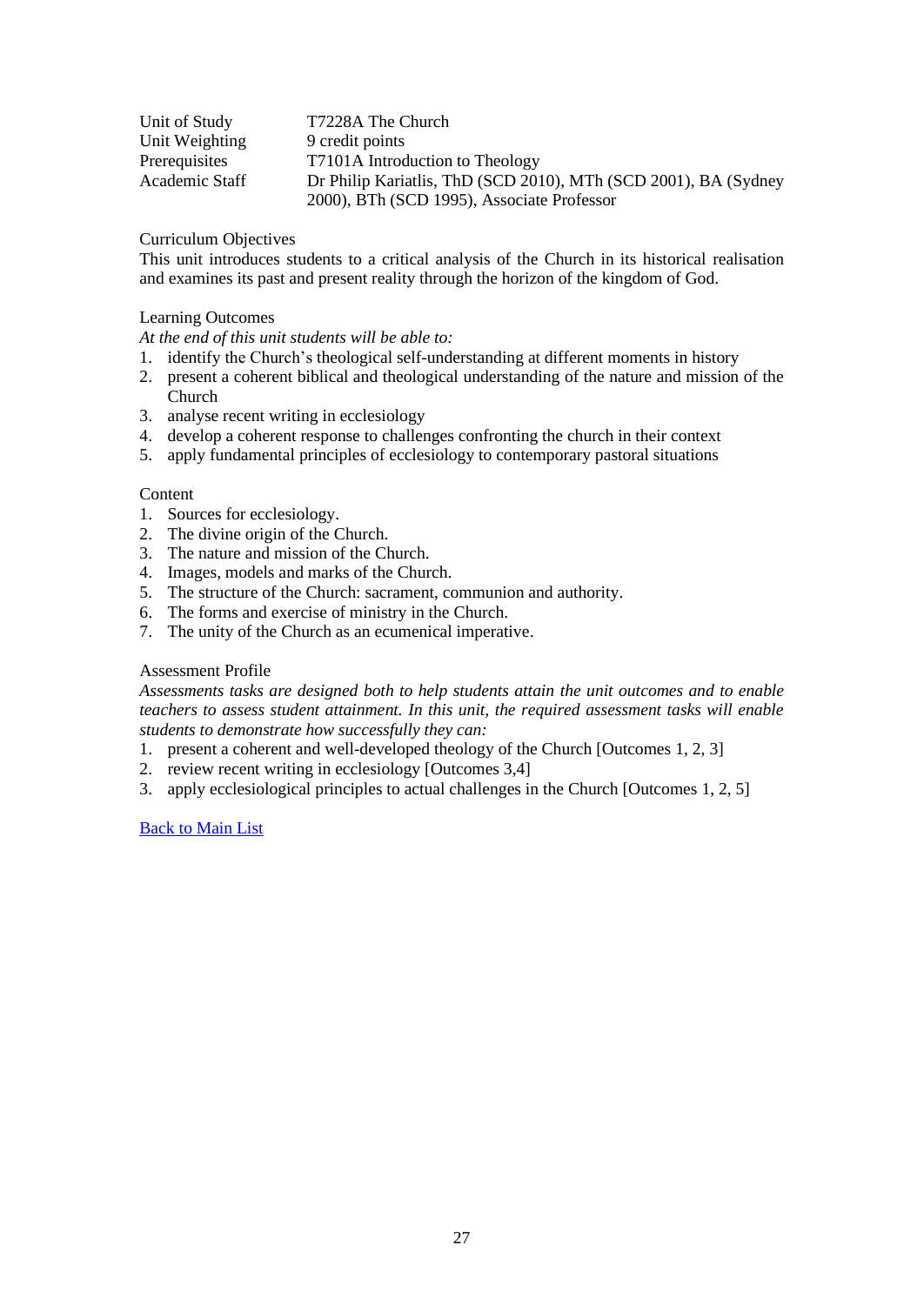| Unit of Study  | T7272A Early Byzantine Patristic Theology                    |
|----------------|--------------------------------------------------------------|
| Unit Weighting | 9 credit points                                              |
| Prerequisites  | T7181A Early Church Fathers                                  |
| Academic Staff | Dr Mario Baghos, PhD (Sydney 2015), BTh Hons (SCD 2010), BTh |
|                | $(SCD 2009)$ , Lecturer                                      |

This unit engages the thought and methods of the early Byzantine Fathers, investigating the major trends within the Greek Christian tradition from the fourth to the ninth century, especially relating to Christology and the Fathers' contribution to the ecumenical councils. Building on Early Church Fathers, it assists students to understand the connection between historical circumstances, the spiritual life and the formulation of Christian theology in the early Byzantine period.

# Learning Outcomes

*At the end of this unit students will be able to:*

- 1. understand the historical and ecclesial contexts of various trends in early Byzantine tradition
- 2. demonstrate a broad understanding of the main theological and spiritual themes developed by the early Byzantine Fathers
- 3. critically review the primary and secondary sources in the analysis of early Byzantine themes such as Christology and mystical theology
- 4. critically analyse themes developed by the early Byzantine Fathers within their immediate and distant literary and historical contexts
- 5. apply the patristic Byzantine tradition within contemporary scholarship and the Christian experience

#### Content

- 1. Main Features of the Byzantine Patristic Tradition.
- 2. Foundations of Byzantine Christology.
- 3. St Cyril of Alexandria: His Life, Times and Theology.
- 4. St Cyril's Legacy and the Third and Fourth Ecumenical Councils.
- 5. The Dionysian Corpus.
- 6. Neo-Chalcedonianism and the Fifth Ecumenical Council.
- 7. St Maximus the Confessor: His Life, Times and Theology.
- 8. St Maximus' Legacy and the Sixth Ecumenical Council.
- 9. St John of Damascus: His Life, Times and Theology.
- 10. The Legacy of the Iconophiles and the Seventh Ecumenical Council.
- 11. St Photius the Great: His Life, Times and Theology.

# Assessment Profile

*Assessments tasks are designed both to help students attain the unit outcomes and to enable teachers to assess student attainment. In this unit, the required assessment tasks will enable students to demonstrate how successfully they can:*

- 1. critically analyse the writings of, and on, the Fathers in the early Byzantine period (Outcome 3)
- 2. demonstrate a broad understanding of the main trends and themes in the early Byzantine patristic tradition (Outcomes 2, 4)
- <span id="page-27-0"></span>3. exercise critical thinking in assessing relevant themes in the early Byzantine patristic tradition from the viewpoints of the Christian experience (Outcomes 1, 5)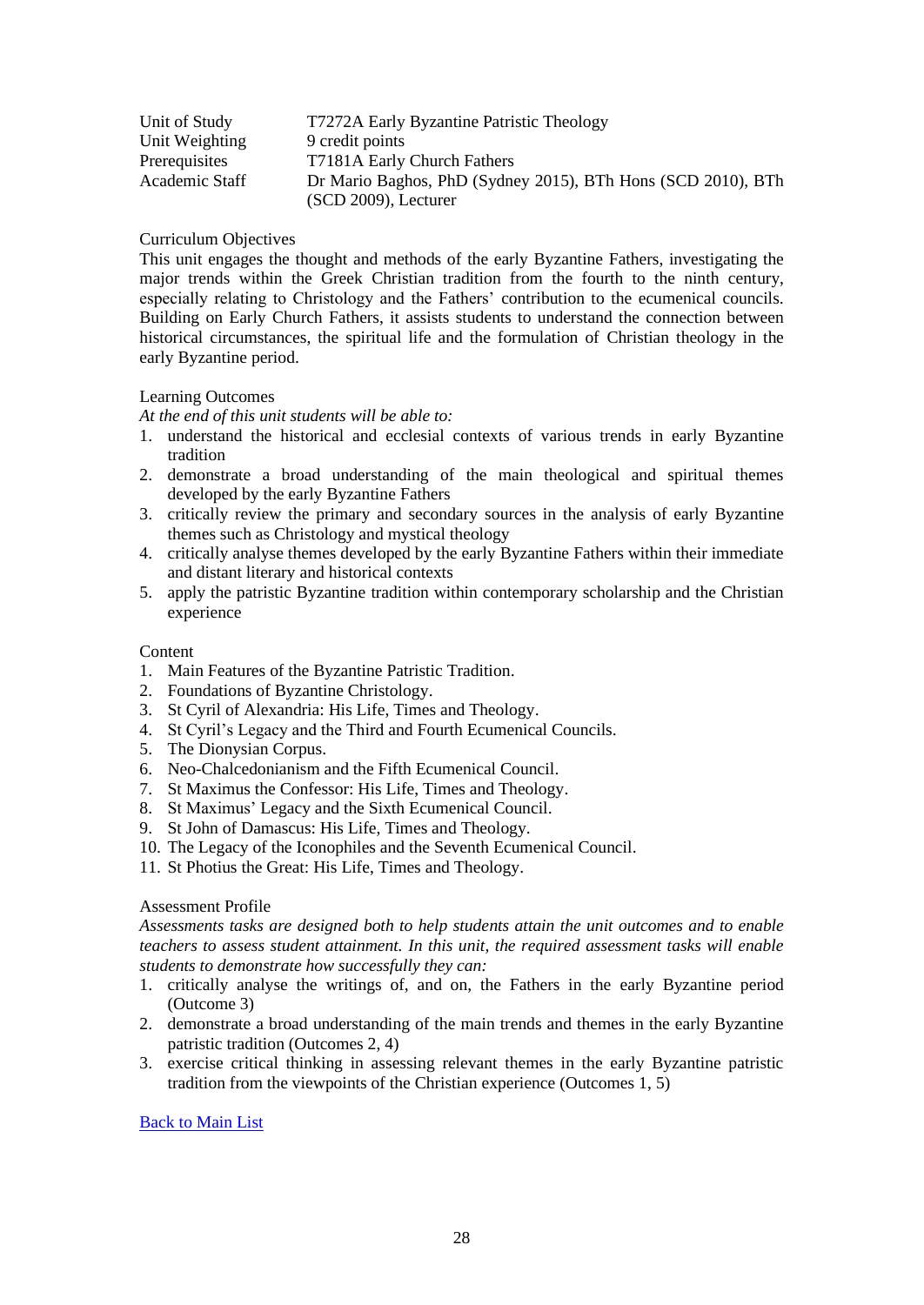| Unit of Study  | T7274A Later Byzantine Patristic Theology                    |
|----------------|--------------------------------------------------------------|
| Unit Weighting | 9 credit points                                              |
| Prerequisites  | T7272A Early Byzantine Patristic Theology                    |
| Academic Staff | Dr Mario Baghos, PhD (Sydney 2015), BTh Hons (SCD 2010), BTh |
|                | $(SCD 2009)$ , Lecturer                                      |

This unit engages the thought and methods of the middle and later Byzantine Fathers, investigating the major trends within the Greek Christian tradition from the ninth to the fifteenth century, with a special emphasis on Orthodox spirituality. Building upon T7272A, it assists students to understand the connection between historical circumstances, the spiritual life and the formulation of Orthodox Christian theology and spirituality in the middle and later Byzantine period.

# Learning Outcomes

*At the end of this unit students will be able to:*

- 1. understand the historical and ecclesial contexts of various trends in middle and later Byzantine tradition
- 2. demonstrate a broad understanding of the main theological and spiritual themes developed by the middle and later Byzantine Fathers
- 3. critically review the primary and secondary sources on middle and later patristic Byzantine themes such as iconology, hesychasm and mystical theology
- 4. critically analyse themes developed by the middle and later Byzantine Fathers within their immediate and distant literary and historical contexts
- 5. apply the patristic Byzantine tradition within contemporary scholarship and Orthodox Christian experience

### **Content**

- 1. Main Features of the Byzantine Patristic Spirituality.
- 2. Foundations of Byzantine Spirituality.
- 3. St Symeon the New Theologian: His Life, Times and Theology.
- 4. The Legacy of St Symeon in Orthodox Christian Mysticism.
- 5. St Gregory Palamas: His Life, Times and Theology.
- 6. The Legacy of St Gregory and the Hesychastic Movement.
- 7. St Nicholas Cabasilas: His Life, Times and Theology.
- 8. The Legacy of St Nicholas and Liturgical Mysticism.
- 9. Byzantine Humanism and the Ecclesial Response.

#### Assessment Profile

*Assessments tasks are designed both to help students attain the unit outcomes and to enable teachers to assess student attainment. In this unit, the required assessment tasks will enable students to demonstrate how successfully they can:*

- 1. critically analyse the writings of, and on, the Fathers in the later Byzantine period (Outcome 3)
- 2. demonstrate a broad understanding of the main trends and themes in the later Byzantine patristic tradition (Outcomes 2, 4)
- <span id="page-28-0"></span>3. exercise critical thinking in assessing relevant themes in the early Byzantine patristic tradition from the viewpoints of the Christian experience (Outcomes 1, 5)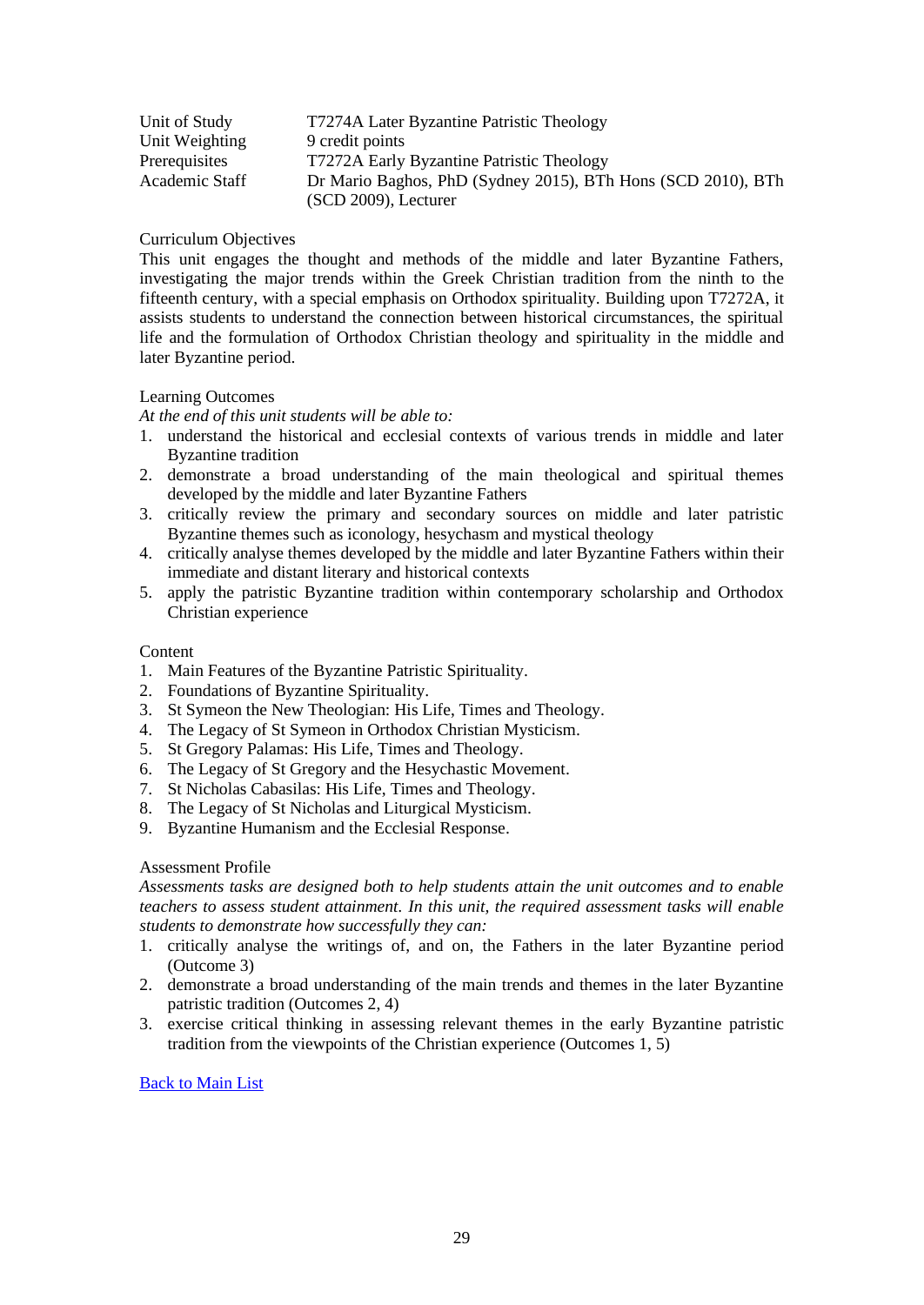| Unit of Study  | X7295A Minor Independent Guided Study                                                                             |
|----------------|-------------------------------------------------------------------------------------------------------------------|
| Unit Weighting | 9 credit points                                                                                                   |
| Prerequisites  | 18 credit points, including 9 credit points in the Discipline in focus;<br>proposal approved by the Faculty Board |
| Academic Staff | <b>Accredited Member of Faculty</b>                                                                               |

This unit provides students with demonstrated initiative and creativity an opportunity to focus at an advanced level on a particular area of study. It may be on a topic that has arisen from a standard unit or on a topic that is not available elsewhere in the curriculum. It is designed to develop independent research and study skills. The unit is an Elective unit which, when applied to a specific Discipline, forms part of a Major within that Discipline within the Bachelor awards.

# Learning Outcomes

*At the end of this unit students will be able to:*

- 1. define a specific topic for independent investigation
- 2. conduct independent research, under supervision, in terms of locating, utilizing and referencing appropriate primary and secondary sources
- 3. identify and analyse the various positions taken by key scholars working in the area
- 4. develop an independent perspective on the topic of the investigation
- 5. produce a polished piece of academic writing encapsulating the findings of the investigation

#### **Content**

The topic is chosen by the student in consultation with the supervisor. This is done normally prior to the end of the preceding semester. The emphasis will be on work with secondary sources, leading to some consideration of appropriate primary texts. In consultation with their supervisor, the student will develop a coherent proposal prior to proceeding with the investigation. The supervisor will make clear to the student that the topic chosen must be suited to the time and resources available. The topic and its scope are to be approved by the Faculty Board within the scope of SCD policy in the chosen discipline.

# Assessment Profile

*Assessment tasks are designed both to help students attain the unit outcomes and to enable teachers to assess student attainment. In this unit, assessment of student achievement with respect to the Unit Outcomes will be based on:*

- 1. development of a coherent and detailed proposal for investigation [Outcome 1]
- 2. critical review/s of literature relevant to the topic [Outcomes 2, 3]
- <span id="page-29-0"></span>3. production of a polished paper presenting an independent perspective on the topic under investigation [Outcomes 3, 4, 5]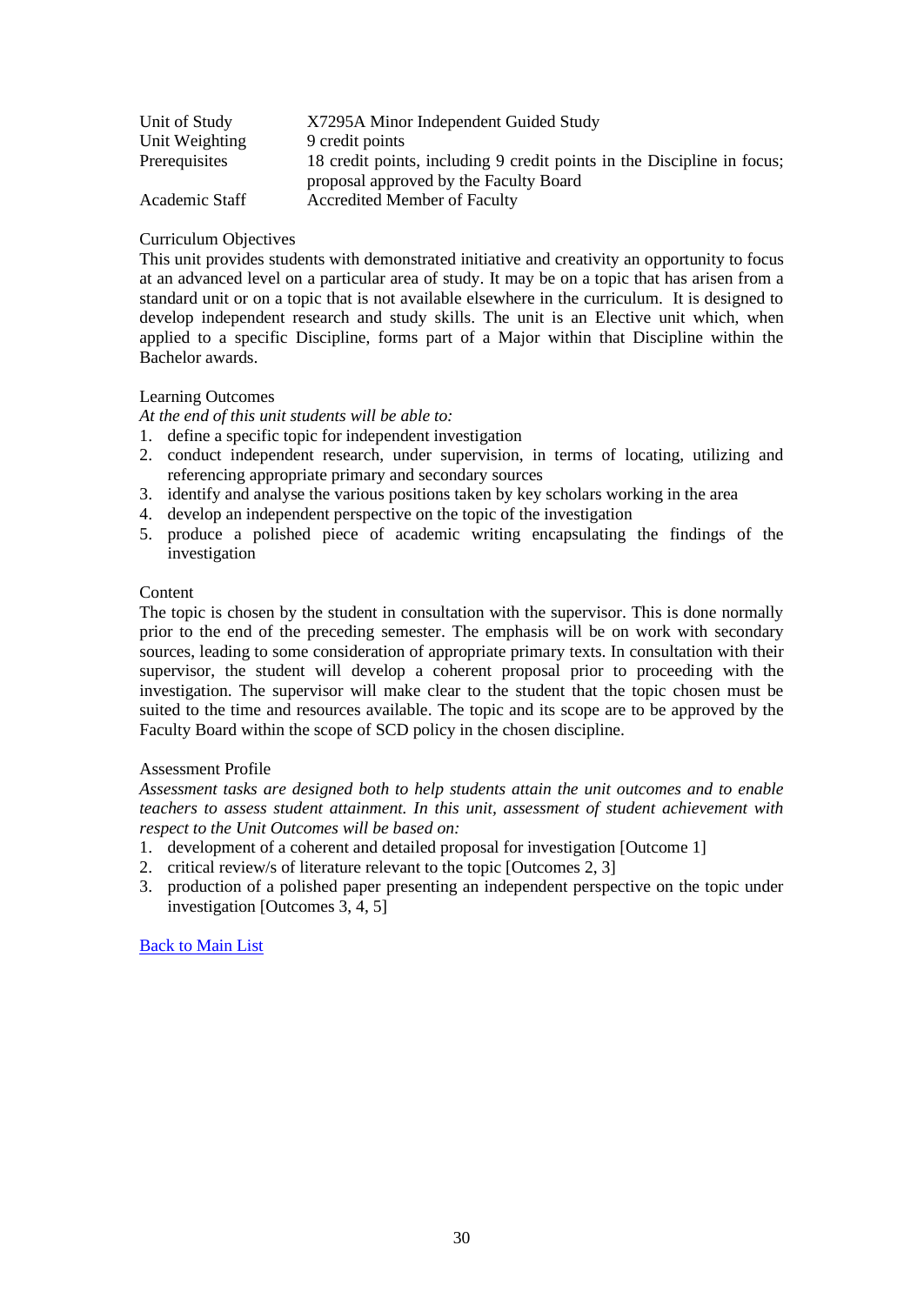| Unit of Study  | X7296A Major Independent Guided Study                                    |
|----------------|--------------------------------------------------------------------------|
| Unit Weighting | 18 credit points                                                         |
| Prerequisites  | 27 credit points, including 18 credit points in the Discipline in focus; |
|                | proposal approved by the Faculty Board                                   |
| Academic Staff | <b>Accredited Member of Faculty</b>                                      |

This unit provides students with demonstrated initiative and creativity an opportunity to focus at an advanced level on a particular area of study. It may be on a topic that has arisen from a standard unit or on a topic that is not available elsewhere in the curriculum. It is designed to develop independent research and study skills. The unit is an Elective unit which, when applied to a specific Discipline, forms part of a Major within that Discipline within the Bachelor awards.

# Learning Outcomes

*At the end of this unit students will be able to:*

- 1. define a specific topic for independent investigation
- 2. conduct independent research, under supervision, in terms of locating, utilizing and referencing appropriate primary and secondary sources
- 3. identify and analyse the various positions taken by key scholars working in the area
- 4. develop an independent perspective on the topic of the investigation
- 5. produce a polished piece of academic writing encapsulating the findings of the investigation

## **Content**

The topic is chosen by the student in consultation with the supervisor. This is done normally prior to the end of the preceding semester. The emphasis will be on work with secondary sources, leading to some consideration of appropriate primary texts. In consultation with their supervisor, the student will develop a coherent proposal prior to proceeding with the investigation. The supervisor will make clear to the student that the topic chosen must be suited to the time and resources available. The topic and its scope are to be approved by the Faculty Board within the scope of SCD policy in the chosen discipline.

# Assessment Profile

*Assessment tasks are designed both to help students attain the unit outcomes and to enable teachers to assess student attainment. In this unit, assessment of student achievement with respect to the Unit Outcomes will be based on:*

- 1. development of a coherent and detailed proposal for investigation [Outcome 1]
- 2. critical review/s of literature relevant to the topic [Outcomes 2, 3]
- <span id="page-30-0"></span>3. production of a polished paper presenting an independent perspective on the topic under investigation [Outcomes 3, 4, 5]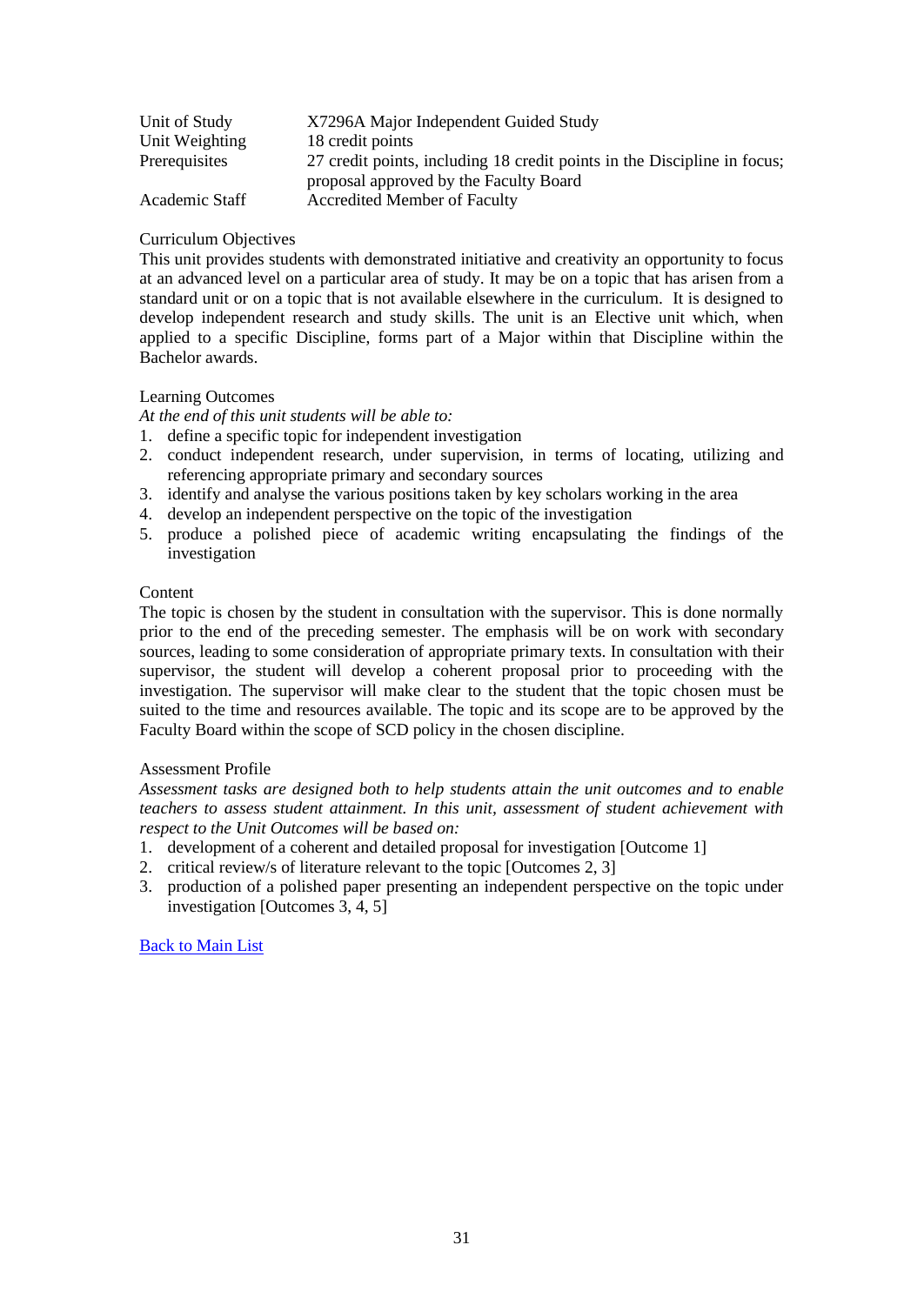| Unit of Study  | X7298A Minor Research Project                                                                                                                                                                     |
|----------------|---------------------------------------------------------------------------------------------------------------------------------------------------------------------------------------------------|
| Unit Weighting | 9 credit points                                                                                                                                                                                   |
| Prerequisites  | Completion of 72 credit points in the award, including at least 36<br>credit points in the Discipline in which the Minor Research Project<br>will be done; proposal approved by the Faculty Board |
| Academic Staff | <b>Accredited Member of Faculty</b>                                                                                                                                                               |

This unit builds on the theological background, capacity and interests of a student and enables an individual student to pursue broad research, often of a survey nature, into an area or topic within a discipline. This research cannot usually be done within the strictures of individual coursework units or the focused study of a particular topic. The unit is an Elective unit which, when applied to a specific Discipline, forms part of a Major within that Discipline within the Bachelor awards.

# Learning Outcomes

*At the end of this unit students will be able to:*

- 1. design, under supervision, a viable minor research project for investigation
- 2. analyse and consolidate significant knowledge across a range of relevant primary and secondary resources
- 3. conduct effective guided research within an accepted methodology that is appropriate to the discipline
- 4. exercise critical thinking and judgement in identifying and solving problems with intellectual independence
- 5. produce a coherent report on the findings of the research

# **Content**

The topic is chosen by the student in consultation with the supervisor. In consultation with their supervisor, the student will develop a coherent proposal as the first stage of the project, which will incorporate the elements of authentic research, including as appropriate a concise working title, a preliminary resource list, a statement of method, proposed schedule of research, and any ethics requirements. The supervisor must ensure that the topic chosen is suited to the time and resources available. The project will include regular student-supervisor contact. A final report in a suitable form will be produced at the end of the research. The topic and its scope are to be approved by the Faculty Board within the scope of SCD policy in the chosen discipline.

# Assessment Profile

*Assessment tasks are designed both to help students attain the unit outcomes and to enable teachers to assess student attainment. In this unit, assessment of student achievement with respect to the Unit Outcomes will be based on:*

- 1. development of a coherent and detailed proposal for investigation [Outcomes 1, 2]
- <span id="page-31-0"></span>2. production of a comprehensive report on the findings of the research [Outcomes 2, 3, 4, 5]